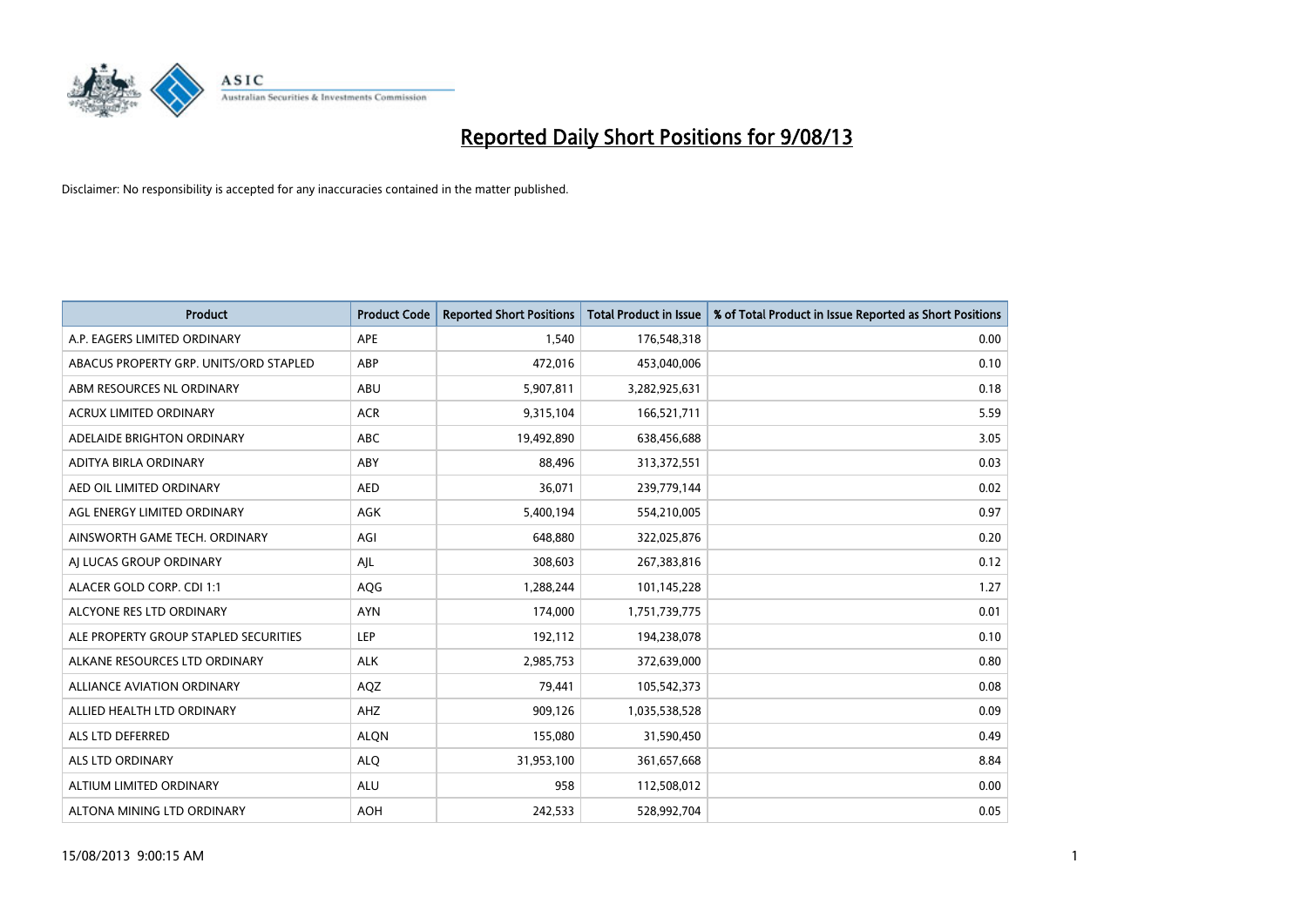

| <b>Product</b>                          | <b>Product Code</b> | <b>Reported Short Positions</b> | <b>Total Product in Issue</b> | % of Total Product in Issue Reported as Short Positions |
|-----------------------------------------|---------------------|---------------------------------|-------------------------------|---------------------------------------------------------|
| ALUMINA LIMITED ORDINARY                | <b>AWC</b>          | 168,512,222                     | 2,806,225,615                 | 6.00                                                    |
| AMALGAMATED HOLDINGS ORDINARY           | <b>AHD</b>          | 856                             | 157,759,109                   | 0.00                                                    |
| AMCOM TELECOMM, ORDINARY                | <b>AMM</b>          | 1,301,917                       | 244,557,101                   | 0.53                                                    |
| AMCOR LIMITED ORDINARY                  | <b>AMC</b>          | 3,220,228                       | 1,206,684,923                 | 0.27                                                    |
| AMP LIMITED ORDINARY                    | AMP                 | 23,844,577                      | 2,944,564,649                 | 0.81                                                    |
| AMPELLA MINING ORDINARY                 | <b>AMX</b>          | 626,732                         | 248,000,493                   | 0.25                                                    |
| ANGLOGOLD ASHANTI CDI 5:1               | AGG                 |                                 | 89,207,765                    | 0.00                                                    |
| ANSELL LIMITED ORDINARY                 | <b>ANN</b>          | 10,353,532                      | 130,617,963                   | 7.93                                                    |
| ANTARES ENERGY LTD ORDINARY             | <b>AZZ</b>          | 392,400                         | 255,000,000                   | 0.15                                                    |
| ANZ BANKING GRP LTD ORDINARY            | ANZ                 | 13,086,269                      | 2,743,569,323                 | 0.48                                                    |
| APA GROUP STAPLED SECURITIES            | APA                 | 11,557,488                      | 835,750,807                   | 1.38                                                    |
| APN NEWS & MEDIA ORDINARY               | <b>APN</b>          | 18,943,104                      | 661,526,586                   | 2.86                                                    |
| AQUARIUS PLATINUM. ORDINARY             | AQP                 | 7,907,366                       | 486,851,336                   | 1.62                                                    |
| AQUILA RESOURCES ORDINARY               | <b>AQA</b>          | 14,501,418                      | 411,804,442                   | 3.52                                                    |
| ARAFURA RESOURCE LTD ORDINARY           | ARU                 | 8,367                           | 441,270,644                   | 0.00                                                    |
| ARB CORPORATION ORDINARY                | <b>ARP</b>          | 763,443                         | 72,481,302                    | 1.05                                                    |
| ARDENT LEISURE GROUP STAPLED SECURITIES | AAD                 | 3,116,599                       | 397,803,987                   | 0.78                                                    |
| ARENA REIT ORDINARY UNITS               | <b>ARF</b>          | 1,091,670                       | 206,342,963                   | 0.53                                                    |
| ARISTOCRAT LEISURE ORDINARY             | ALL                 | 8,864,662                       | 551,418,047                   | 1.61                                                    |
| ARRIUM LTD ORDINARY                     | ARI                 | 25,113,568                      | 1,355,433,903                 | 1.85                                                    |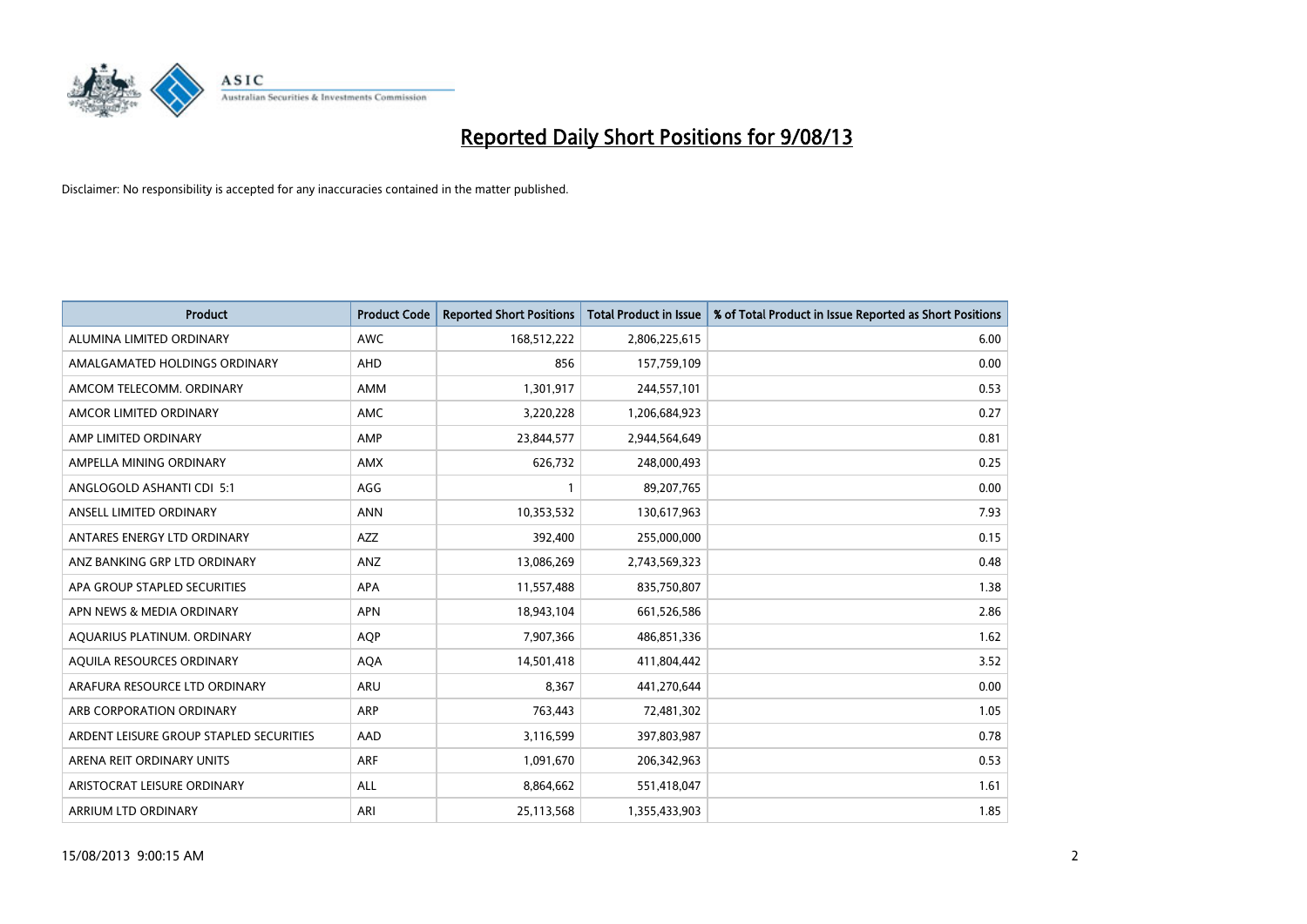

| <b>Product</b>                            | <b>Product Code</b> | <b>Reported Short Positions</b> | Total Product in Issue | % of Total Product in Issue Reported as Short Positions |
|-------------------------------------------|---------------------|---------------------------------|------------------------|---------------------------------------------------------|
| ASCIANO LIMITED ORDINARY                  | <b>AIO</b>          | 19,942,699                      | 975,385,664            | 2.04                                                    |
| ASG GROUP LIMITED ORDINARY                | <b>ASZ</b>          | 1,571,736                       | 206,720,839            | 0.76                                                    |
| ASPEN GROUP ORD/UNITS STAPLED             | <b>APZ</b>          | 1,012,007                       | 1,192,665,422          | 0.08                                                    |
| ASTRO JAP PROP GROUP STAPLED US PROHIBIT. | AJA                 | 12,470                          | 67,211,752             | 0.02                                                    |
| ASX LIMITED ORDINARY                      | ASX                 | 2,055,451                       | 193,595,162            | 1.06                                                    |
| ATLAS IRON LIMITED ORDINARY               | <b>AGO</b>          | 37,994,896                      | 909,718,409            | 4.18                                                    |
| AUCKLAND INTERNATION ORDINARY             | AIA                 | 35                              | 1,322,564,489          | 0.00                                                    |
| AURIZON HOLDINGS LTD ORDINARY             | AZJ                 | 2,600,400                       | 2,137,284,503          | 0.12                                                    |
| <b>AURORA OIL &amp; GAS ORDINARY</b>      | <b>AUT</b>          | 5,409,484                       | 447,885,778            | 1.21                                                    |
| AUSDRILL LIMITED ORDINARY                 | ASL                 | 26,079,800                      | 312,277,224            | 8.35                                                    |
| AUSENCO LIMITED ORDINARY                  | AAX                 | 1,730,785                       | 123,527,574            | 1.40                                                    |
| <b>AUSTAL LIMITED ORDINARY</b>            | ASB                 | 445.794                         | 346,007,639            | 0.13                                                    |
| AUSTBROKERS HOLDINGS ORDINARY             | <b>AUB</b>          | 6,759                           | 58,148,980             | 0.01                                                    |
| AUSTIN ENGINEERING ORDINARY               | ANG                 | 325,059                         | 73,164,403             | 0.44                                                    |
| AUSTRALAND PROPERTY STAPLED SECURITY      | <b>ALZ</b>          | 1,211,502                       | 578,324,670            | 0.21                                                    |
| AUSTRALIAN AGRICULT, ORDINARY             | AAC                 | 2,795,845                       | 313,113,358            | 0.89                                                    |
| AUSTRALIAN INFR LTD ORDINARY              | <b>AIX</b>          | 72,183                          | 620,733,944            | 0.01                                                    |
| AUSTRALIAN PHARM, ORDINARY                | API                 | 137,589                         | 488,115,883            | 0.03                                                    |
| AUTOMOTIVE HOLDINGS ORDINARY              | <b>AHE</b>          | 556,577                         | 260,579,682            | 0.21                                                    |
| AVIENNINGS LIMITED ORDINARY               | <b>AVJ</b>          | 2,169,947                       | 384,423,851            | 0.56                                                    |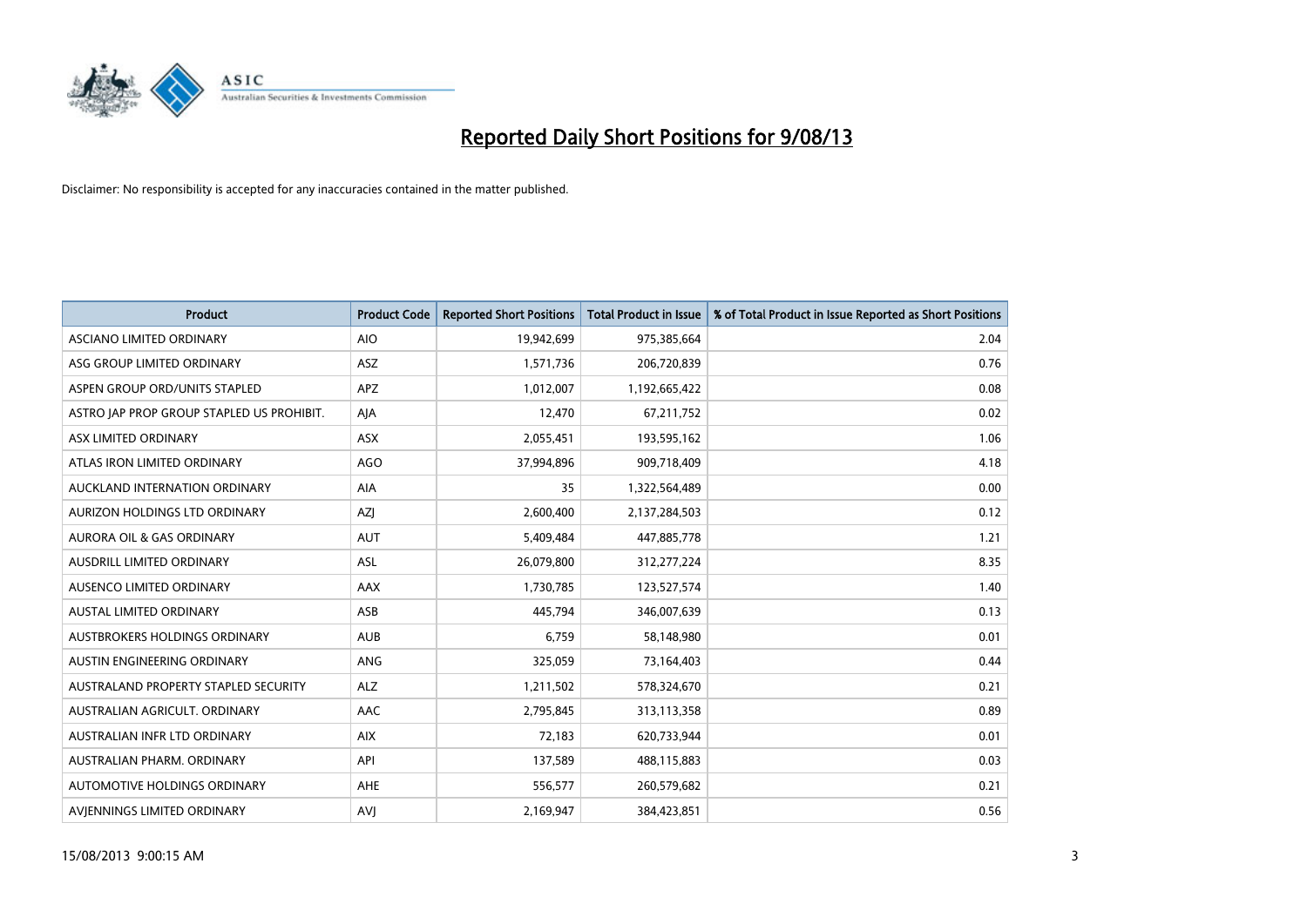

| <b>Product</b>                                | <b>Product Code</b> | <b>Reported Short Positions</b> | Total Product in Issue | % of Total Product in Issue Reported as Short Positions |
|-----------------------------------------------|---------------------|---------------------------------|------------------------|---------------------------------------------------------|
| AWE LIMITED ORDINARY                          | <b>AWE</b>          | 1,367,189                       | 522,116,985            | 0.26                                                    |
| BANDANNA ENERGY ORDINARY                      | <b>BND</b>          | 22,845,513                      | 528,481,199            | 4.32                                                    |
| BANK OF QUEENSLAND. CONV PREF SHARE           | <b>BOOPD</b>        | 914                             | 3,000,000              | 0.03                                                    |
| BANK OF QUEENSLAND. ORDINARY                  | <b>BOQ</b>          | 6,532,689                       | 319,809,993            | 2.04                                                    |
| <b>BASE RES LIMITED ORDINARY</b>              | <b>BSE</b>          | 3,926,850                       | 561,840,029            | 0.70                                                    |
| BATHURST RES NZ LTD ORDINARY                  | <b>BRL</b>          | 42,599,146                      | 699,247,997            | 6.09                                                    |
| <b>BC IRON LIMITED ORDINARY</b>               | <b>BCI</b>          | 513,012                         | 123,453,630            | 0.42                                                    |
| BEACH ENERGY LIMITED ORDINARY                 | <b>BPT</b>          | 23,469,892                      | 1,269,399,183          | 1.85                                                    |
| BEADELL RESOURCE LTD ORDINARY                 | <b>BDR</b>          | 54,753,134                      | 788,277,280            | 6.95                                                    |
| <b>BEGA CHEESE LTD ORDINARY</b>               | <b>BGA</b>          | 6,300                           | 151,866,050            | 0.00                                                    |
| BENDIGO AND ADELAIDE ORDINARY                 | <b>BEN</b>          | 13,507,997                      | 407,213,324            | 3.32                                                    |
| BERKELEY RESOURCES ORDINARY                   | <b>BKY</b>          | 588,351                         | 179,393,323            | 0.33                                                    |
| <b>BHP BILLITON LIMITED ORDINARY</b>          | <b>BHP</b>          | 10,954,420                      | 3,211,691,105          | 0.34                                                    |
| <b>BILLABONG ORDINARY</b>                     | <b>BBG</b>          | 17,063,158                      | 478,944,292            | 3.56                                                    |
| <b>BLACKMORES LIMITED ORDINARY</b>            | <b>BKL</b>          | 6,664                           | 16,973,764             | 0.04                                                    |
| <b>BLACKTHORN RESOURCES ORD US PROHIBITED</b> | <b>BTR</b>          | 607,234                         | 164,285,950            | 0.37                                                    |
| BLUESCOPE STEEL LTD ORDINARY                  | <b>BSL</b>          | 1,811,850                       | 558,243,305            | 0.32                                                    |
| <b>BOART LONGYEAR ORDINARY</b>                | <b>BLY</b>          | 44,917,378                      | 461,163,412            | 9.74                                                    |
| <b>BORAL LIMITED, ORDINARY</b>                | <b>BLD</b>          | 58,549,437                      | 774,000,641            | 7.56                                                    |
| <b>BRADKEN LIMITED ORDINARY</b>               | <b>BKN</b>          | 16,147,754                      | 169,240,662            | 9.54                                                    |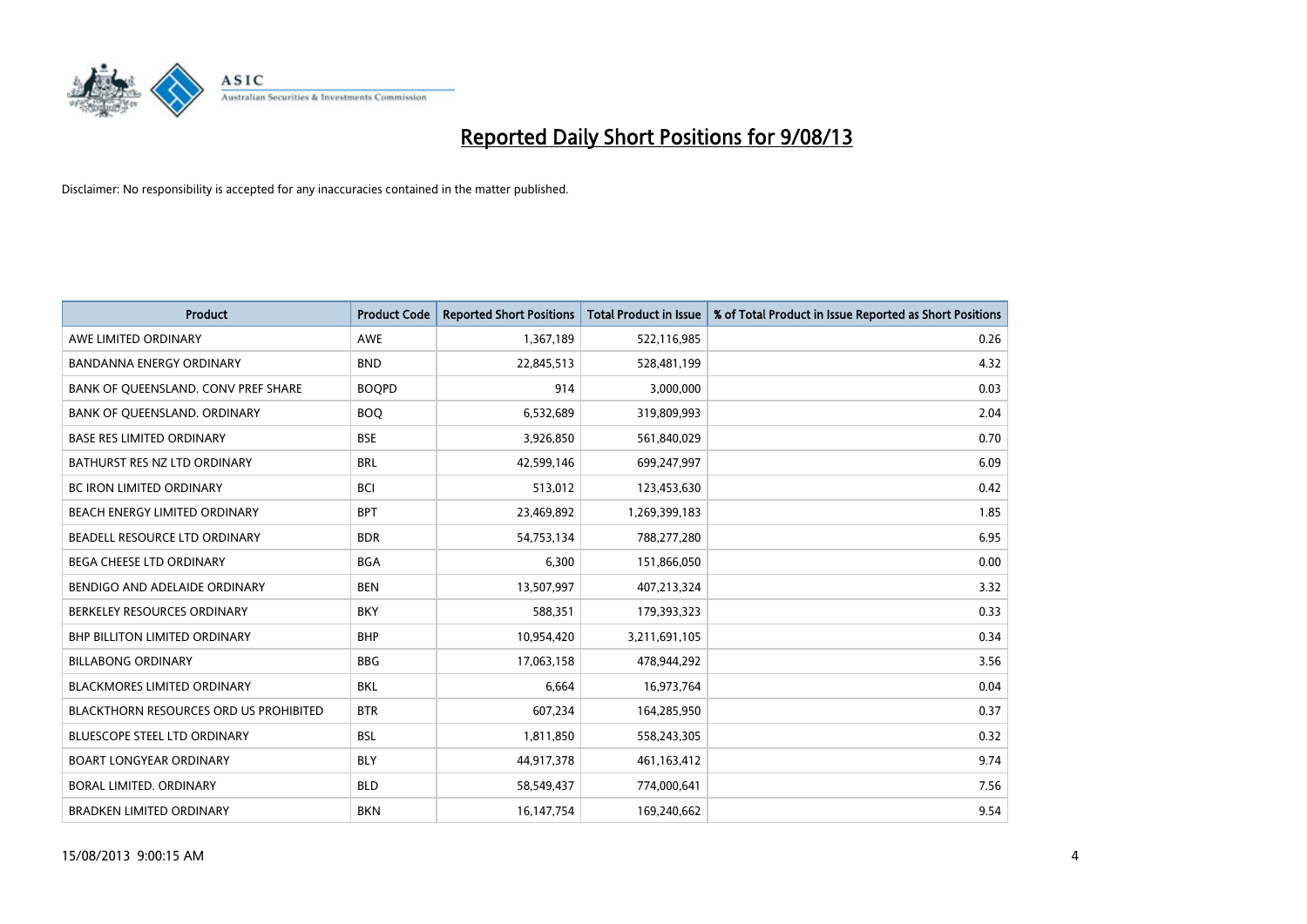

| <b>Product</b>                       | <b>Product Code</b> | <b>Reported Short Positions</b> | Total Product in Issue | % of Total Product in Issue Reported as Short Positions |
|--------------------------------------|---------------------|---------------------------------|------------------------|---------------------------------------------------------|
| <b>BRAMBLES LIMITED ORDINARY</b>     | <b>BXB</b>          | 2,296,875                       | 1,557,435,403          | 0.15                                                    |
| BREVILLE GROUP LTD ORDINARY          | <b>BRG</b>          | 6,081,553                       | 130,095,322            | 4.67                                                    |
| <b>BRICKWORKS LIMITED ORDINARY</b>   | <b>BKW</b>          | 16,952                          | 147,818,132            | 0.01                                                    |
| <b>BROCKMAN MINING LTD ORDINARY</b>  | <b>BCK</b>          | 90,995                          | 7,894,482,131          | 0.00                                                    |
| BT INVESTMENT MNGMNT ORDINARY        | <b>BTT</b>          | 63,877                          | 278,100,237            | 0.02                                                    |
| <b>BUCCANEER ENERGY LTD ORDINARY</b> | <b>BCC</b>          | 500,000                         | 2,398,671,956          | 0.02                                                    |
| <b>BURU ENERGY ORDINARY</b>          | <b>BRU</b>          | 16,662,557                      | 274,036,429            | 6.08                                                    |
| <b>BWP TRUST ORDINARY UNITS</b>      | <b>BWP</b>          | 8,834,014                       | 537,753,954            | 1.64                                                    |
| <b>CABCHARGE AUSTRALIA ORDINARY</b>  | CAB                 | 11,717,210                      | 120,430,683            | 9.73                                                    |
| CALTEX AUSTRALIA ORDINARY            | <b>CTX</b>          | 1,728,231                       | 270,000,000            | 0.64                                                    |
| CAPE LAMBERT RES LTD ORDINARY        | <b>CFE</b>          | 266,150                         | 679,691,942            | 0.04                                                    |
| CARABELLA RES LTD ORDINARY           | <b>CLR</b>          | 100,000                         | 152,361,547            | 0.07                                                    |
| <b>CARBON ENERGY ORDINARY</b>        | <b>CNX</b>          | 4,533                           | 786,889,705            | 0.00                                                    |
| <b>CARDNO LIMITED ORDINARY</b>       | <b>CDD</b>          | 10,440,578                      | 143,726,327            | 7.26                                                    |
| CARNARVON PETROLEUM ORDINARY         | <b>CVN</b>          | 39,246                          | 934,109,501            | 0.00                                                    |
| CARSALES.COM LTD ORDINARY            | <b>CRZ</b>          | 2,178,857                       | 236,201,964            | 0.92                                                    |
| CASH CONVERTERS ORDINARY             | CCV                 | 3,066,616                       | 423,861,025            | 0.72                                                    |
| CEDAR WOODS PROP. ORDINARY           | <b>CWP</b>          | 64.837                          | 73,359,551             | 0.09                                                    |
| CENTRAL PETROLEUM ORDINARY           | <b>CTP</b>          | 756,248                         | 1,546,078,845          | 0.05                                                    |
| CERAMIC FUEL CELLS ORDINARY          | <b>CFU</b>          | 339,273                         | 1,591,941,620          | 0.02                                                    |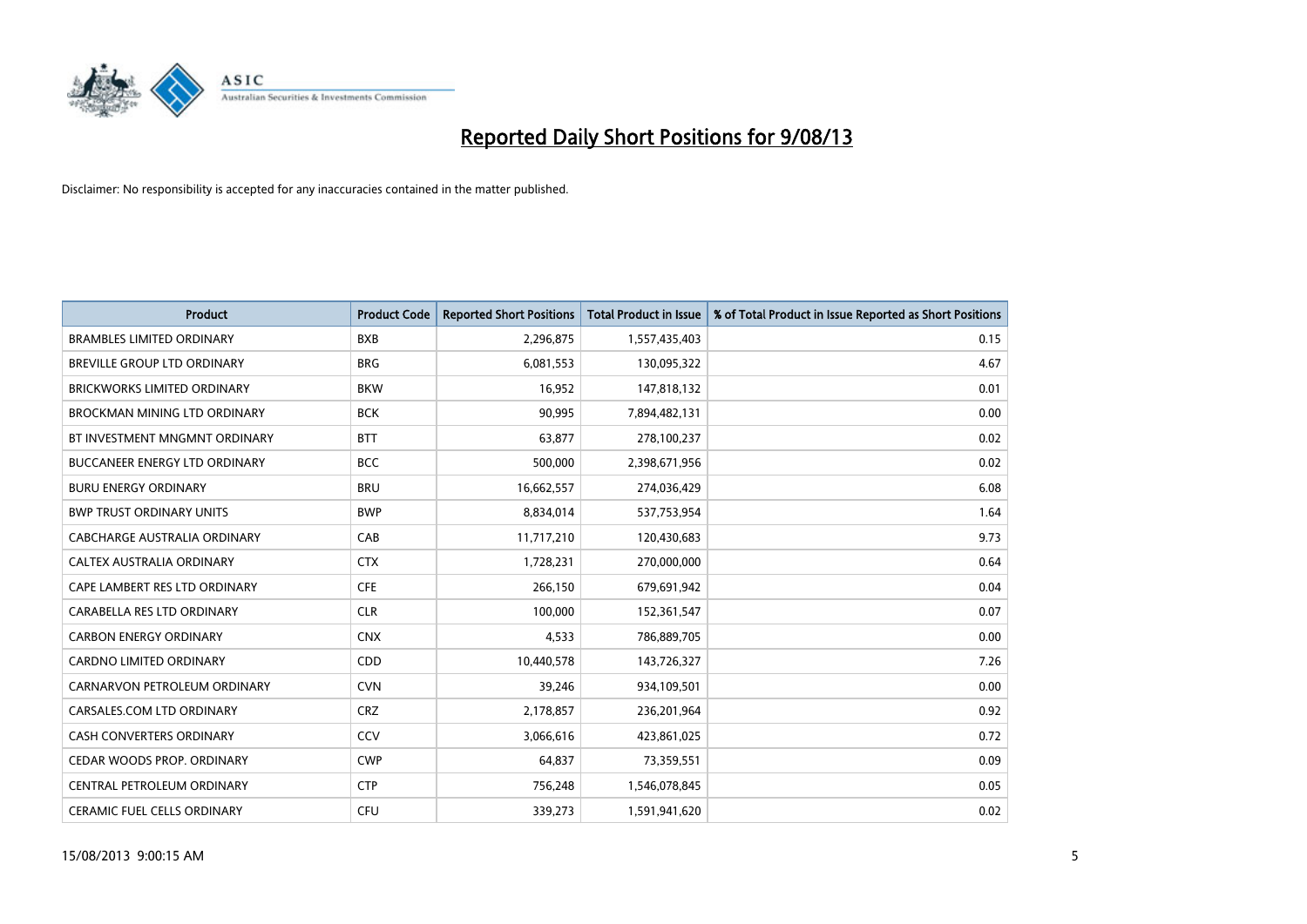

| <b>Product</b>                          | <b>Product Code</b> | <b>Reported Short Positions</b> | <b>Total Product in Issue</b> | % of Total Product in Issue Reported as Short Positions |
|-----------------------------------------|---------------------|---------------------------------|-------------------------------|---------------------------------------------------------|
| CFS RETAIL TRUST GRP STAPLED SECURITIES | <b>CFX</b>          | 68,065,400                      | 2,828,495,659                 | 2.41                                                    |
| CHALLENGER DIV.PRO. STAPLED UNITS       | <b>CDI</b>          | 2,325                           | 214,101,013                   | 0.00                                                    |
| <b>CHALLENGER LIMITED ORDINARY</b>      | <b>CGF</b>          | 3,601,163                       | 530,862,585                   | 0.68                                                    |
| CHANDLER MACLEOD LTD ORDINARY           | <b>CMG</b>          | 302,550                         | 469,679,390                   | 0.06                                                    |
| CHARTER HALL GROUP STAPLED US PROHIBIT. | <b>CHC</b>          | 357,350                         | 302,262,312                   | 0.12                                                    |
| <b>CHARTER HALL RETAIL UNITS</b>        | <b>CQR</b>          | 3,762,475                       | 337,582,974                   | 1.11                                                    |
| <b>CHORUS LIMITED ORDINARY</b>          | <b>CNU</b>          | 52,652                          | 389,299,049                   | 0.01                                                    |
| CITIGOLD CORP LTD ORDINARY              | <b>CTO</b>          | 153,427                         | 1,352,907,765                 | 0.01                                                    |
| <b>CLOUGH LIMITED ORDINARY</b>          | <b>CLO</b>          | 655,143                         | 777,090,670                   | 0.08                                                    |
| COAL OF AFRICA LTD ORDINARY             | <b>CZA</b>          | 426                             | 1,048,368,613                 | 0.00                                                    |
| COALSPUR MINES LTD ORDINARY             | <b>CPL</b>          | 9,416,532                       | 641,244,435                   | 1.47                                                    |
| COCA-COLA AMATIL ORDINARY               | <b>CCL</b>          | 13,708,858                      | 763,590,249                   | 1.80                                                    |
| COCHLEAR LIMITED ORDINARY               | <b>COH</b>          | 5,474,735                       | 57,040,932                    | 9.60                                                    |
| <b>COCKATOO COAL ORDINARY</b>           | <b>COK</b>          | 10,125,299                      | 1,021,101,465                 | 0.99                                                    |
| <b>CODAN LIMITED ORDINARY</b>           | <b>CDA</b>          | 1,373,221                       | 176,926,104                   | 0.78                                                    |
| COFFEY INTERNATIONAL ORDINARY           | <b>COF</b>          | 1,917                           | 255,833,165                   | 0.00                                                    |
| <b>COLLECTION HOUSE ORDINARY</b>        | <b>CLH</b>          | 123,746                         | 115,437,740                   | 0.11                                                    |
| <b>COLLINS FOODS LTD ORDINARY</b>       | <b>CKF</b>          | 528,002                         | 93,000,003                    | 0.57                                                    |
| COMMONWEALTH BANK, ORDINARY             | <b>CBA</b>          | 13,085,982                      | 1,611,928,836                 | 0.81                                                    |
| COMMONWEALTH PROP ORDINARY UNITS        | <b>CPA</b>          | 41,753,208                      | 2,347,003,413                 | 1.78                                                    |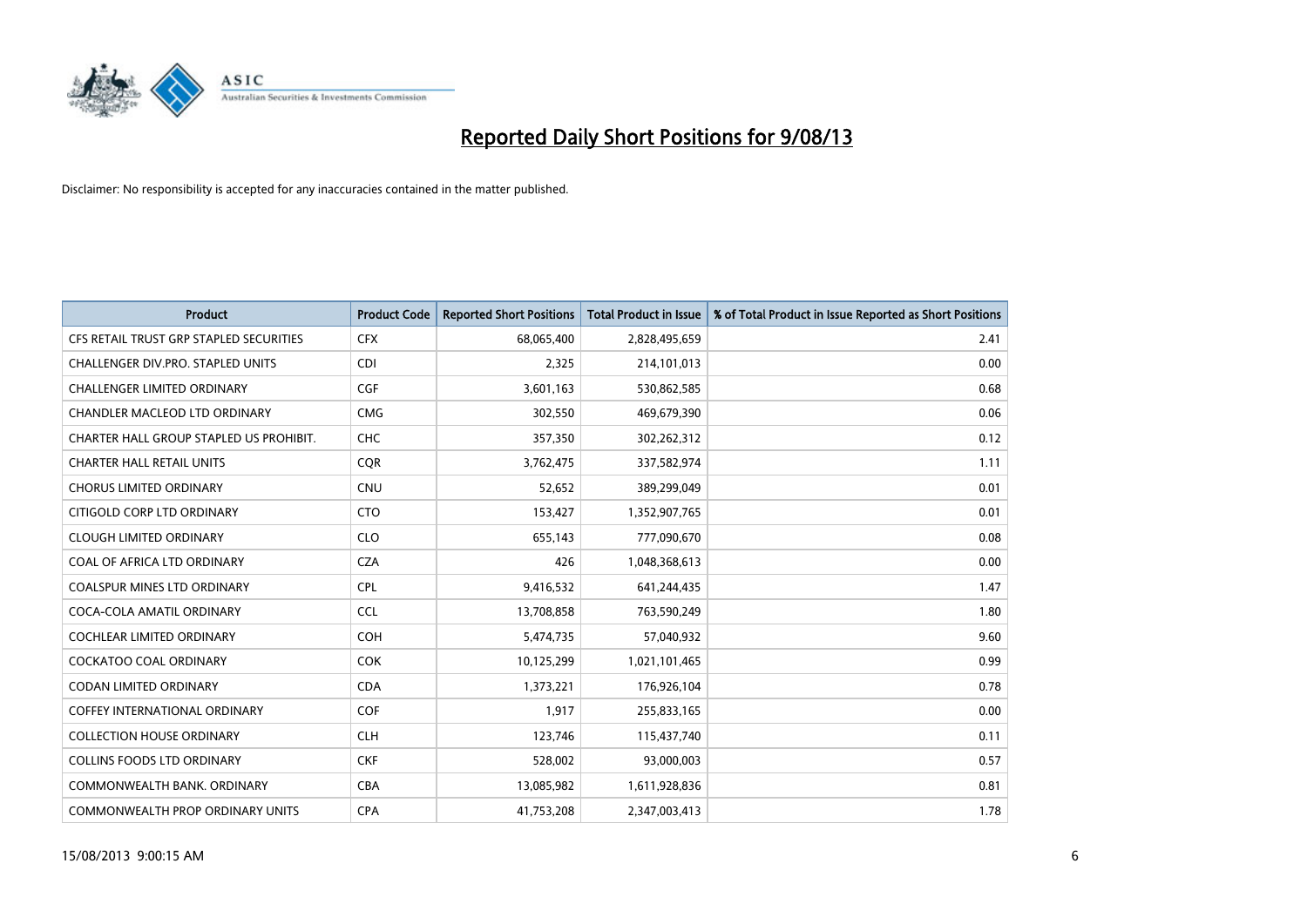

| <b>Product</b>                          | <b>Product Code</b> | <b>Reported Short Positions</b> | <b>Total Product in Issue</b> | % of Total Product in Issue Reported as Short Positions |
|-----------------------------------------|---------------------|---------------------------------|-------------------------------|---------------------------------------------------------|
| <b>COMPASS RESOURCES ORDINARY</b>       | <b>CMR</b>          | 7,472                           | 1,403,744,100                 | 0.00                                                    |
| <b>COMPUTERSHARE LTD ORDINARY</b>       | <b>CPU</b>          | 7,459,197                       | 556,203,079                   | 1.34                                                    |
| <b>CORP TRAVEL LIMITED ORDINARY</b>     | <b>CTD</b>          | 229,912                         | 78,081,184                    | 0.29                                                    |
| <b>CREDIT CORP GROUP ORDINARY</b>       | <b>CCP</b>          | 34,980                          | 45,932,899                    | 0.08                                                    |
| <b>CROMWELL PROP STAPLED SECURITIES</b> | <b>CMW</b>          | 1,010,467                       | 1,713,934,942                 | 0.06                                                    |
| <b>CROWE HORWATH AUS ORDINARY</b>       | <b>CRH</b>          | 1,135,044                       | 269,665,096                   | 0.42                                                    |
| <b>CROWN LIMITED ORDINARY</b>           | <b>CWN</b>          | 4,275,235                       | 728,394,185                   | 0.59                                                    |
| <b>CSG LIMITED ORDINARY</b>             | <b>CSV</b>          | 8,872                           | 278,155,477                   | 0.00                                                    |
| <b>CSL LIMITED ORDINARY</b>             | <b>CSL</b>          | 1,433,042                       | 487,091,966                   | 0.29                                                    |
| <b>CSR LIMITED ORDINARY</b>             | <b>CSR</b>          | 35,653,778                      | 506,000,315                   | 7.05                                                    |
| <b>CUDECO LIMITED ORDINARY</b>          | CDU                 | 6,961,771                       | 205,017,174                   | 3.40                                                    |
| DART ENERGY LTD ORDINARY                | <b>DTE</b>          | 15,269,267                      | 878,789,752                   | 1.74                                                    |
| DATA#3 LIMITED ORDINARY                 | <b>DTL</b>          | 84,862                          | 153,974,950                   | 0.06                                                    |
| DAVID JONES LIMITED ORDINARY            | <b>DJS</b>          | 63,299,585                      | 535,002,401                   | 11.83                                                   |
| DECMIL GROUP LIMITED ORDINARY           | <b>DCG</b>          | 3,286,221                       | 168,203,219                   | 1.95                                                    |
| DEEP YELLOW LIMITED ORDINARY            | <b>DYL</b>          | 840                             | 1,562,794,247                 | 0.00                                                    |
| DEXUS PROPERTY GROUP STAPLED UNITS      | <b>DXS</b>          | 15,692,028                      | 4,701,957,390                 | 0.33                                                    |
| DISCOVERY METALS LTD ORDINARY           | <b>DML</b>          | 12,671,802                      | 486,986,451                   | 2.60                                                    |
| DOMINO PIZZA ENTERPR ORDINARY           | <b>DMP</b>          | 342,781                         | 70,192,674                    | 0.49                                                    |
| DORAY MINERALS LTD ORDINARY             | <b>DRM</b>          | 57,921                          | 141,866,768                   | 0.04                                                    |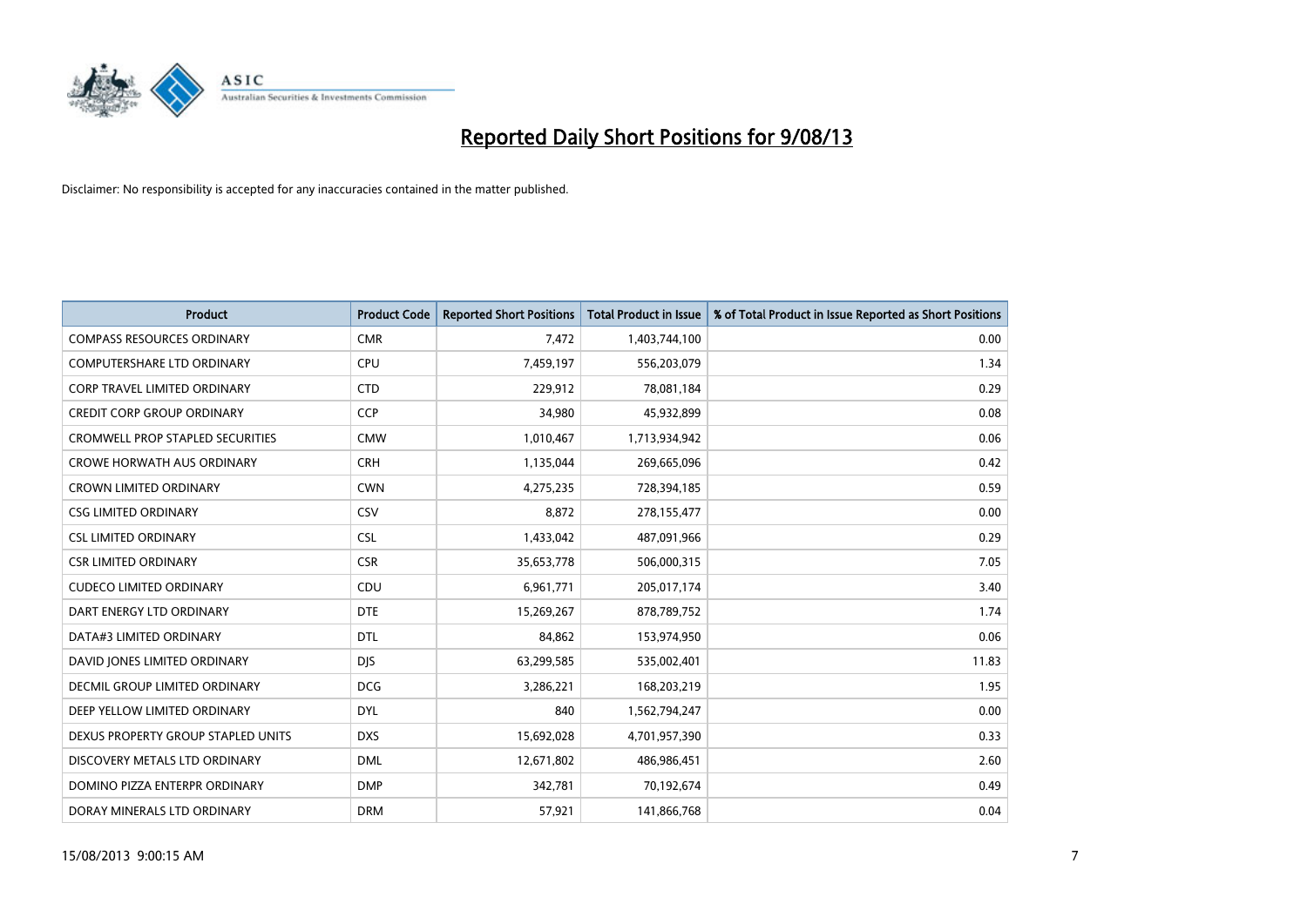

| <b>Product</b>                       | <b>Product Code</b> | <b>Reported Short Positions</b> | <b>Total Product in Issue</b> | % of Total Product in Issue Reported as Short Positions |
|--------------------------------------|---------------------|---------------------------------|-------------------------------|---------------------------------------------------------|
| DOWNER EDI LIMITED ORDINARY          | <b>DOW</b>          | 9,696,461                       | 433,409,429                   | 2.24                                                    |
| DRILLSEARCH ENERGY ORDINARY          | <b>DLS</b>          | 16,038,360                      | 427,753,371                   | 3.75                                                    |
| DUET GROUP STAPLED US PROHIBIT.      | <b>DUE</b>          | 878,074                         | 1,169,314,842                 | 0.08                                                    |
| DULUXGROUP LIMITED ORDINARY          | <b>DLX</b>          | 3,713,215                       | 377,019,430                   | 0.98                                                    |
| <b>DWS LTD ORDINARY</b>              | <b>DWS</b>          | 464,150                         | 132,362,763                   | 0.35                                                    |
| ECHO ENTERTAINMENT ORDINARY          | EGP                 | 1,622,645                       | 825,672,730                   | 0.20                                                    |
| <b>ELDERS LIMITED ORDINARY</b>       | <b>ELD</b>          | 18,217,401                      | 455,013,329                   | 4.00                                                    |
| ELEMENTAL MINERALS ORDINARY          | <b>ELM</b>          | 54,999                          | 288,587,228                   | 0.02                                                    |
| ELEMENTOS LIMITED ORDINARY           | <b>ELT</b>          | 16                              | 188,638,746                   | 0.00                                                    |
| <b>EMECO HOLDINGS ORDINARY</b>       | EHL                 | 22,635,100                      | 599,675,707                   | 3.77                                                    |
| <b>ENDEAVOUR MIN CORP CDI 1:1</b>    | <b>EVR</b>          | 418,201                         | 101,150,560                   | 0.41                                                    |
| <b>ENERGY RESOURCES ORDINARY 'A'</b> | ERA                 | 12,573,499                      | 517,725,062                   | 2.43                                                    |
| <b>ENERGY WORLD CORPOR. ORDINARY</b> | <b>EWC</b>          | 24,163,505                      | 1,734,166,672                 | 1.39                                                    |
| <b>ENVESTRA LIMITED ORDINARY</b>     | <b>ENV</b>          | 6,217,784                       | 1,796,808,474                 | 0.35                                                    |
| EQUATORIAL RES LTD ORDINARY          | EQX                 | 8                               | 121,885,353                   | 0.00                                                    |
| ERM POWER LIMITED ORDINARY           | <b>EPW</b>          | 387,400                         | 207,499,601                   | 0.19                                                    |
| ESERVGLOBAL LIMITED ORDINARY         | <b>ESV</b>          | 7,226,045                       | 249,045,997                   | 2.90                                                    |
| EVOLUTION MINING LTD ORDINARY        | <b>EVN</b>          | 30,374,090                      | 708,092,989                   | 4.29                                                    |
| FAIRFAX MEDIA LTD ORDINARY           | <b>FXI</b>          | 355,619,568                     | 2,351,955,725                 | 15.12                                                   |
| <b>FANTASTIC HOLDINGS ORDINARY</b>   | <b>FAN</b>          | 31,386                          | 103,068,398                   | 0.03                                                    |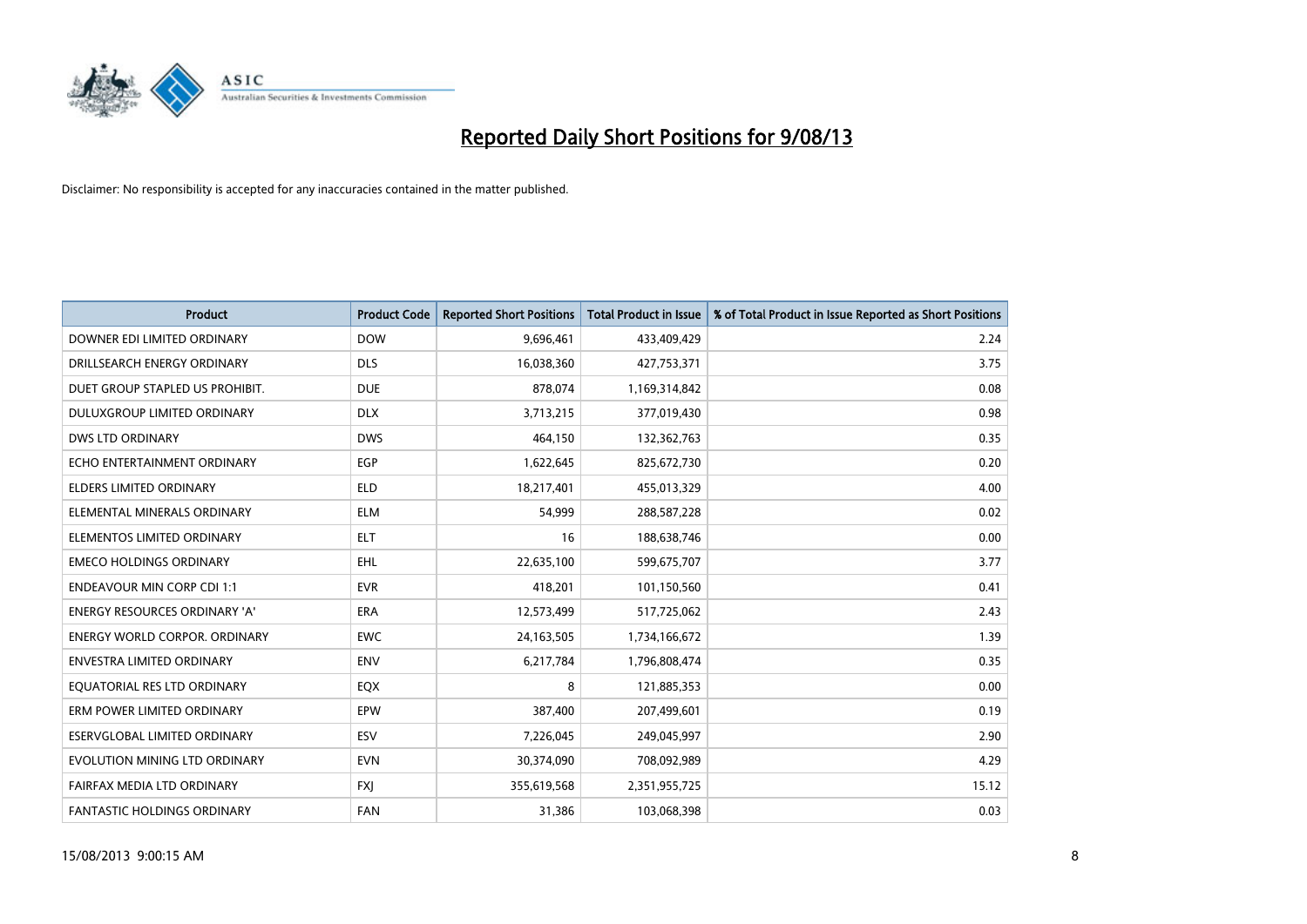

| <b>Product</b>                         | <b>Product Code</b> | <b>Reported Short Positions</b> | <b>Total Product in Issue</b> | % of Total Product in Issue Reported as Short Positions |
|----------------------------------------|---------------------|---------------------------------|-------------------------------|---------------------------------------------------------|
| <b>FAR LTD ORDINARY</b>                | <b>FAR</b>          | 23,367,944                      | 2,499,846,742                 | 0.93                                                    |
| FEDERATION CNTRES ORD/UNIT STAPLED SEC | <b>FDC</b>          | 3,977,243                       | 1,427,641,565                 | 0.28                                                    |
| FISHER & PAYKEL H. ORDINARY            | <b>FPH</b>          | 219,999                         | 546,518,652                   | 0.04                                                    |
| FKP PROPERTY GROUP STAPLED SECURITIES  | <b>FKP</b>          | 8,907,293                       | 321,578,705                   | 2.77                                                    |
| FLEETWOOD CORP ORDINARY                | <b>FWD</b>          | 2,495,117                       | 60,522,619                    | 4.12                                                    |
| FLETCHER BUILDING ORDINARY             | <b>FBU</b>          | 4,525,961                       | 686,096,427                   | 0.66                                                    |
| FLEXIGROUP LIMITED ORDINARY            | <b>FXL</b>          | 9,127                           | 301,655,394                   | 0.00                                                    |
| <b>FLIGHT CENTRE ORDINARY</b>          | <b>FLT</b>          | 12,045,933                      | 100,430,746                   | 11.99                                                   |
| FLINDERS MINES LTD ORDINARY            | <b>FMS</b>          | 5,144,147                       | 1,824,843,676                 | 0.28                                                    |
| FOCUS MINERALS LTD ORDINARY            | <b>FML</b>          | 30,497,969                      | 9,137,375,877                 | 0.33                                                    |
| FORGE GROUP LIMITED ORDINARY           | FGE                 | 699,849                         | 86,169,014                    | 0.81                                                    |
| FORTESCUE METALS GRP ORDINARY          | <b>FMG</b>          | 173,687,234                     | 3,113,798,659                 | 5.58                                                    |
| <b>G.U.D. HOLDINGS ORDINARY</b>        | <b>GUD</b>          | 6,160,614                       | 71,341,319                    | 8.64                                                    |
| <b>G8 EDUCATION LIMITED ORDINARY</b>   | GEM                 | 2,751,730                       | 273,190,260                   | 1.01                                                    |
| <b>GALAXY RESOURCES DEFERRED</b>       | <b>GXYN</b>         | 2,143,417                       | 584,355,501                   | 0.37                                                    |
| <b>GALAXY RESOURCES ORDINARY</b>       | GXY                 | 4,315,534                       | 584,355,501                   | 0.74                                                    |
| <b>GENETIC TECHNOLOGIES ORDINARY</b>   | GTG                 | 62,940                          | 475,471,819                   | 0.01                                                    |
| <b>GEODYNAMICS LIMITED ORDINARY</b>    | GDY                 | 850                             | 406,452,608                   | 0.00                                                    |
| <b>GINDALBIE METALS LTD ORDINARY</b>   | GBG                 | 53,236,248                      | 1,492,944,820                 | 3.57                                                    |
| <b>GOODMAN FIELDER, ORDINARY</b>       | <b>GFF</b>          | 55,048,609                      | 1,955,559,207                 | 2.81                                                    |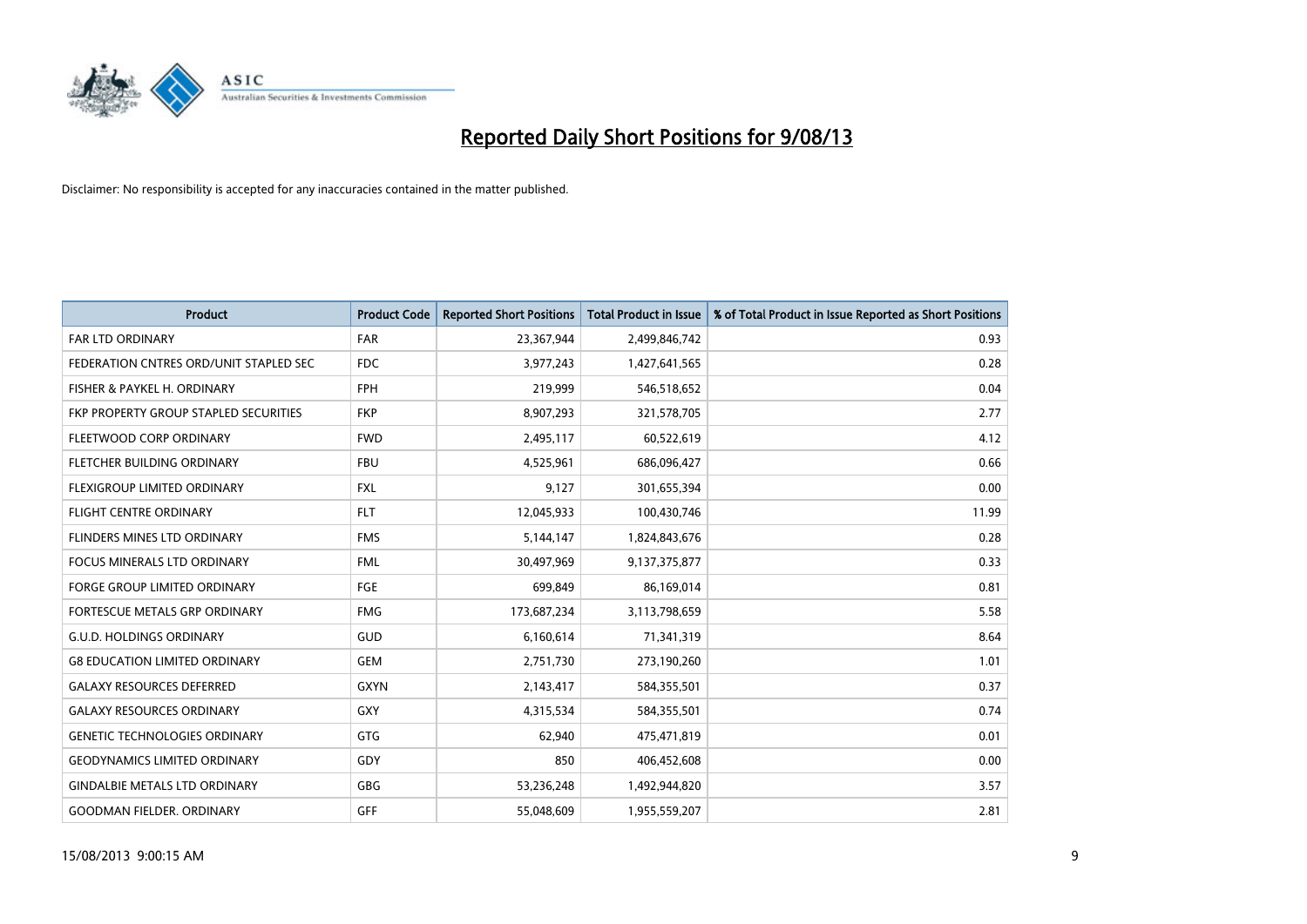

| Product                                          | <b>Product Code</b> | <b>Reported Short Positions</b> | Total Product in Issue | % of Total Product in Issue Reported as Short Positions |
|--------------------------------------------------|---------------------|---------------------------------|------------------------|---------------------------------------------------------|
| <b>GOODMAN GROUP STAPLED</b>                     | <b>GMG</b>          | 2,770,913                       | 1,713,233,947          | 0.16                                                    |
| <b>GPT GROUP STAPLED SEC.</b>                    | <b>GPT</b>          | 2,227,872                       | 1,742,852,344          | 0.13                                                    |
| <b>GRAINCORP LIMITED A CLASS ORDINARY</b>        | <b>GNC</b>          | 30,054                          | 228,855,628            | 0.01                                                    |
| <b>GRANGE RESOURCES, ORDINARY</b>                | <b>GRR</b>          | 5,642,319                       | 1,156,492,195          | 0.49                                                    |
| <b>GREENLAND MIN EN LTD ORDINARY</b>             | GGG                 | 5,670,709                       | 572,720,096            | 0.99                                                    |
| <b>GROWTHPOINT PROPERTY ORD/UNIT STAPLED SEC</b> | GOZ                 | 49.999                          | 402,830,366            | 0.01                                                    |
| <b>GRYPHON MINERALS LTD ORDINARY</b>             | GRY                 | 11,093,255                      | 400,464,983            | 2.77                                                    |
| <b>GUILDFORD COAL LTD ORDINARY</b>               | <b>GUF</b>          | 716,905                         | 635,046,899            | 0.11                                                    |
| <b>GUNNS LIMITED ORDINARY</b>                    | <b>GNS</b>          | 51,772,667                      | 848,401,559            | 6.10                                                    |
| <b>GWA GROUP LTD ORDINARY</b>                    | <b>GWA</b>          | 13,928,606                      | 306,533,770            | 4.54                                                    |
| <b>HARVEY NORMAN ORDINARY</b>                    | <b>HVN</b>          | 87,620,146                      | 1,062,316,784          | 8.25                                                    |
| HASTIE GROUP LIMITED ORDINARY                    | <b>HST</b>          | 5,000                           | 137,353,504            | 0.00                                                    |
| <b>HENDERSON GROUP CDI 1:1</b>                   | <b>HGG</b>          | 809,717                         | 737,474,673            | 0.11                                                    |
| HFA HOLDINGS LIMITED ORDINARY                    | <b>HFA</b>          | 3,809                           | 118,738,157            | 0.00                                                    |
| HIGHLANDS PACIFIC ORDINARY                       | <b>HIG</b>          | 3,153                           | 789,344,774            | 0.00                                                    |
| HILLGROVE RES LTD ORDINARY                       | <b>HGO</b>          | 2,547,089                       | 1,023,760,221          | 0.25                                                    |
| HILLS HOLDINGS LTD ORDINARY                      | <b>HIL</b>          | 112,736                         | 246,500,444            | 0.05                                                    |
| HORIZON OIL LIMITED ORDINARY                     | <b>HZN</b>          | 61,911,058                      | 1,135,266,515          | 5.45                                                    |
| HOT CHILI LTD ORDINARY                           | <b>HCH</b>          | 533                             | 309,617,696            | 0.00                                                    |
| <b>IINET LIMITED ORDINARY</b>                    | <b>IIN</b>          | 2,428,964                       | 161,238,847            | 1.51                                                    |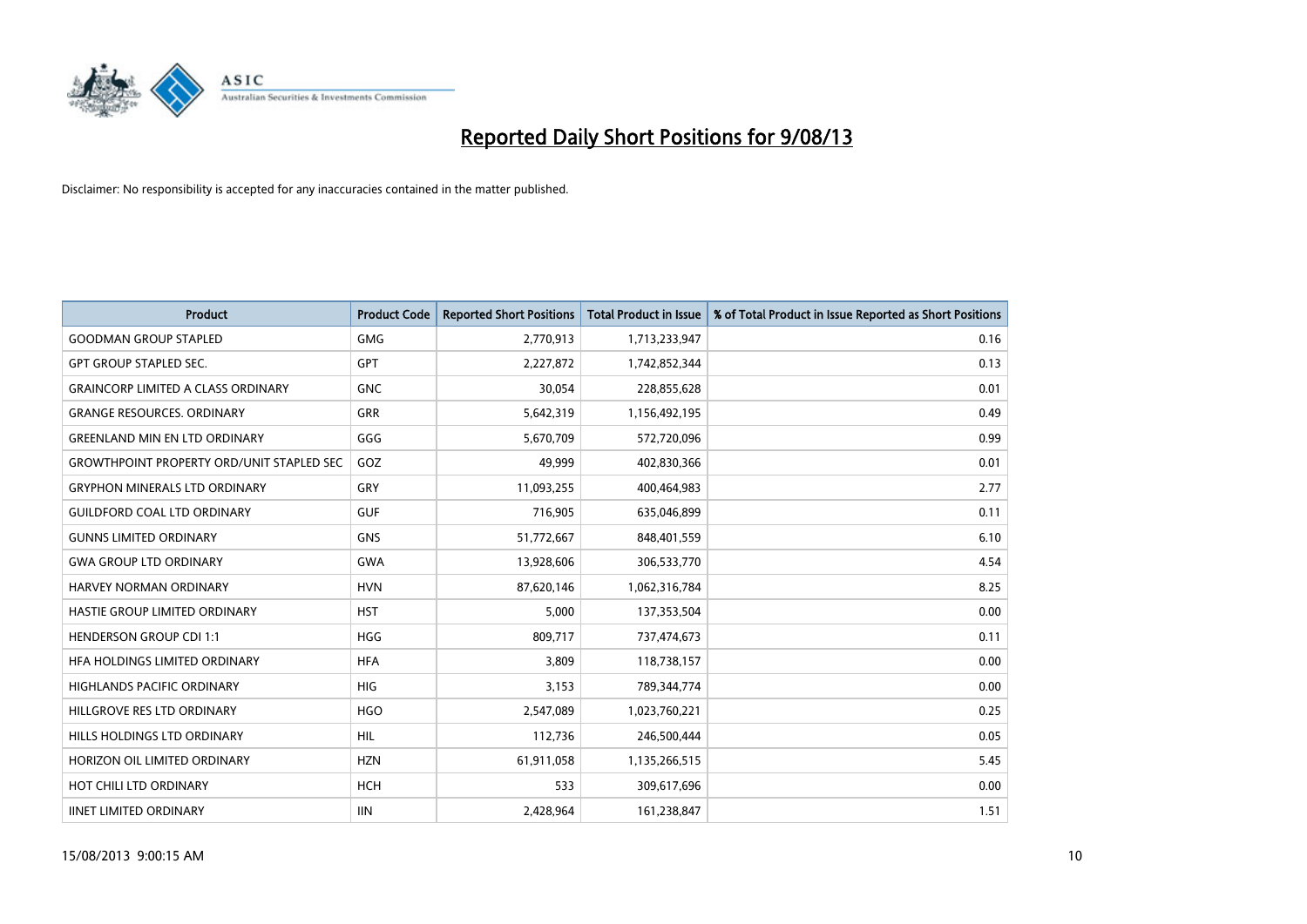

| <b>Product</b>                                | <b>Product Code</b> | <b>Reported Short Positions</b> | <b>Total Product in Issue</b> | % of Total Product in Issue Reported as Short Positions |
|-----------------------------------------------|---------------------|---------------------------------|-------------------------------|---------------------------------------------------------|
| <b>ILUKA RESOURCES ORDINARY</b>               | ILU                 | 39,092,319                      | 418,700,517                   | 9.34                                                    |
| <b>IMDEX LIMITED ORDINARY</b>                 | <b>IMD</b>          | 4,404,811                       | 210,473,188                   | 2.09                                                    |
| IMF (AUSTRALIA) LTD ORDINARY                  | <b>IMF</b>          | 1,415,772                       | 123,203,426                   | 1.15                                                    |
| <b>INCITEC PIVOT ORDINARY</b>                 | IPL                 | 18,345,783                      | 1,628,730,107                 | 1.13                                                    |
| <b>INDEPENDENCE GROUP ORDINARY</b>            | <b>IGO</b>          | 7,024,181                       | 233,321,861                   | 3.01                                                    |
| <b>INDOPHIL RESOURCES ORDINARY</b>            | <b>IRN</b>          | 1,097,068                       | 1,203,146,194                 | 0.09                                                    |
| <b>INFIGEN ENERGY STAPLED SECURITIES</b>      | <b>IFN</b>          | 3,996,508                       | 762,265,972                   | 0.52                                                    |
| <b>INOVA RESOURCES LTD ORDINARY</b>           | <b>IVA</b>          | 1,342,913                       | 728,201,911                   | 0.18                                                    |
| INSURANCE AUSTRALIA ORDINARY                  | IAG                 | 7,428,667                       | 2,079,034,021                 | 0.36                                                    |
| <b>INTREPID MINES ORDINARY</b>                | <b>IAU</b>          | 21,469,970                      | 556,033,864                   | 3.86                                                    |
| <b>INVESTA OFFICE FUND STAPLED SECURITIES</b> | <b>IOF</b>          | 1,557,696                       | 614,047,458                   | 0.25                                                    |
| <b>INVOCARE LIMITED ORDINARY</b>              | IVC                 | 3,464,639                       | 110,030,298                   | 3.15                                                    |
| ION LIMITED ORDINARY                          | <b>ION</b>          | 164,453                         | 256,365,105                   | 0.06                                                    |
| <b>IOOF HOLDINGS LTD ORDINARY</b>             | IFL                 | 2,009,025                       | 232,118,034                   | 0.87                                                    |
| <b>IRESS LIMITED ORDINARY</b>                 | <b>IRE</b>          | 2,100,503                       | 129,614,246                   | 1.62                                                    |
| <b>IRON ORE HOLDINGS ORDINARY</b>             | <b>IOH</b>          | 26,197                          | 161,174,005                   | 0.02                                                    |
| <b>ISELECT LTD ORDINARY</b>                   | <b>ISU</b>          | 886,614                         | 259,064,894                   | 0.34                                                    |
| JAMES HARDIE INDUST CHESS DEPOSITARY INT      | <b>JHX</b>          | 5,368,863                       | 442,091,547                   | 1.21                                                    |
| <b>JB HI-FI LIMITED ORDINARY</b>              | <b>IBH</b>          | 14,101,545                      | 98,947,309                    | 14.25                                                   |
| <b>JUPITER MINES ORDINARY</b>                 | <b>IMS</b>          | 5,220                           | 2,281,835,383                 | 0.00                                                    |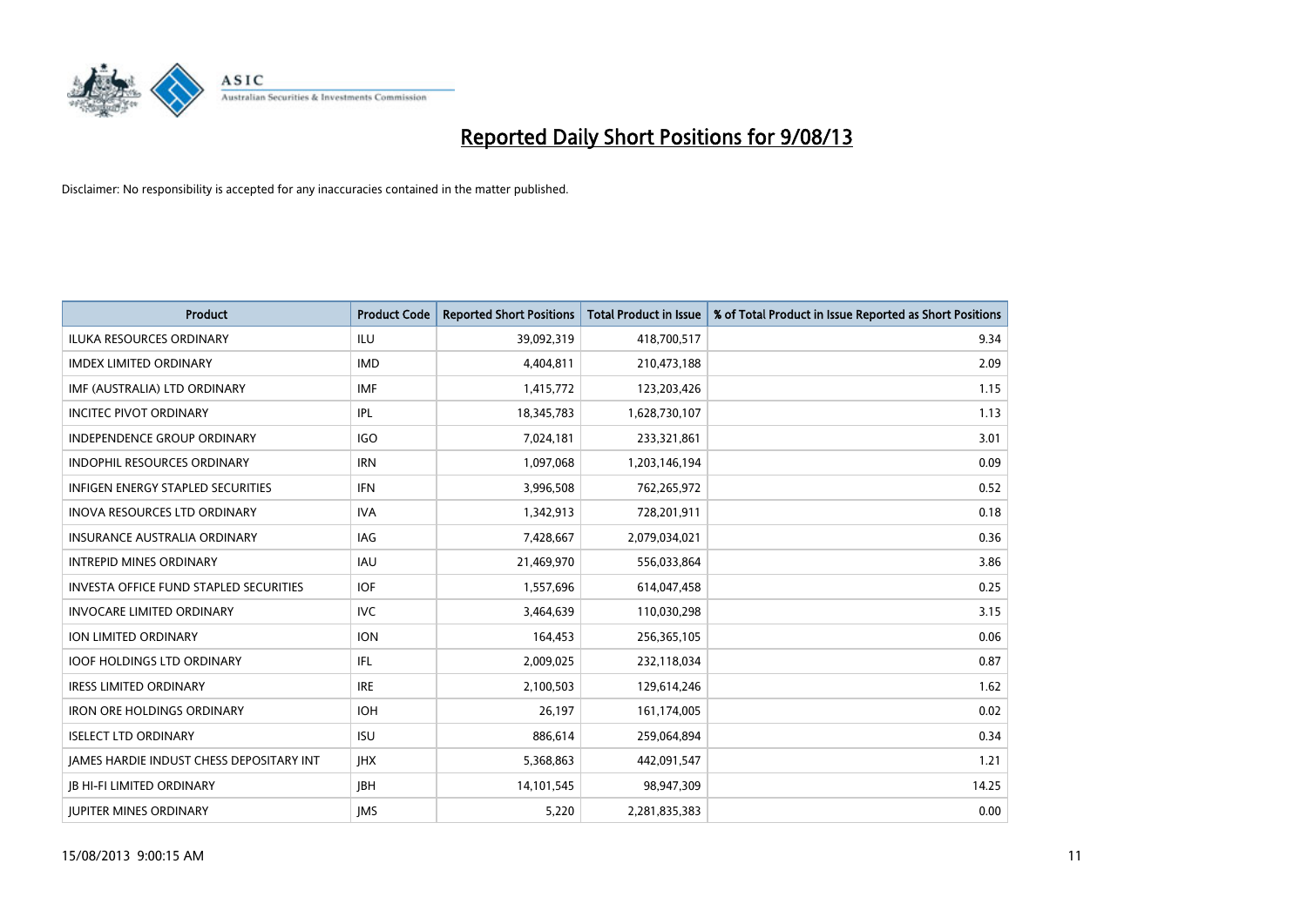

| <b>Product</b>                           | <b>Product Code</b> | <b>Reported Short Positions</b> | <b>Total Product in Issue</b> | % of Total Product in Issue Reported as Short Positions |
|------------------------------------------|---------------------|---------------------------------|-------------------------------|---------------------------------------------------------|
| <b>KAGARA LTD ORDINARY</b>               | KZL                 | 3,391,221                       | 798,953,117                   | 0.42                                                    |
| KAROON GAS AUSTRALIA ORDINARY            | <b>KAR</b>          | 4,743,022                       | 221,420,769                   | 2.14                                                    |
| KATHMANDU HOLD LTD ORDINARY              | <b>KMD</b>          | 33,550                          | 200,215,894                   | 0.02                                                    |
| <b>KBL MINING LIMITED ORDINARY</b>       | <b>KBL</b>          | 1,820                           | 373,614,772                   | 0.00                                                    |
| KINGSGATE CONSOLID. ORDINARY             | <b>KCN</b>          | 10,306,416                      | 152,191,905                   | 6.77                                                    |
| KINGSROSE MINING LTD ORDINARY            | <b>KRM</b>          | 644,923                         | 335,753,851                   | 0.19                                                    |
| LEIGHTON HOLDINGS ORDINARY               | LEI                 | 17,490,941                      | 337,235,188                   | 5.19                                                    |
| LEND LEASE GROUP UNIT/ORD STAPLED        | <b>LLC</b>          | 919,053                         | 575,508,314                   | 0.16                                                    |
| LINC ENERGY LTD ORDINARY                 | <b>LNC</b>          | 17,937,323                      | 518,687,562                   | 3.46                                                    |
| LION SELECTION GRP ORDINARY              | <b>LSX</b>          | 36                              | 106,911,413                   | 0.00                                                    |
| LIQUEFIED NATURAL ORDINARY               | <b>LNG</b>          | 1,061,243                       | 307,699,015                   | 0.34                                                    |
| LYCOPODIUM LIMITED ORDINARY              | LYL                 | 956                             | 38,955,103                    | 0.00                                                    |
| LYNAS CORPORATION ORDINARY               | <b>LYC</b>          | 200,620,299                     | 1,960,801,292                 | 10.23                                                   |
| M2 TELECOMMUNICATION ORDINARY            | <b>MTU</b>          | 6,846,594                       | 178,498,822                   | 3.84                                                    |
| MACA LIMITED ORDINARY                    | <b>MLD</b>          | 67,418                          | 172,500,000                   | 0.04                                                    |
| MACMAHON HOLDINGS ORDINARY               | <b>MAH</b>          | 7,934,604                       | 1,261,699,966                 | 0.63                                                    |
| MACO ATLAS ROADS GRP ORDINARY STAPLED    | <b>MQA</b>          | 19,850,987                      | 478,531,436                   | 4.15                                                    |
| MACOUARIE GROUP LTD NON-CUM CAPITAL NOTE | <b>MOGPA</b>        | 1.000                           | 6,000,000                     | 0.02                                                    |
| MACQUARIE GROUP LTD ORDINARY             | <b>MQG</b>          | 1,728,929                       | 339,845,744                   | 0.51                                                    |
| MAGELLAN FIN GRP LTD ORDINARY            | <b>MFG</b>          | 210,614                         | 152,782,876                   | 0.14                                                    |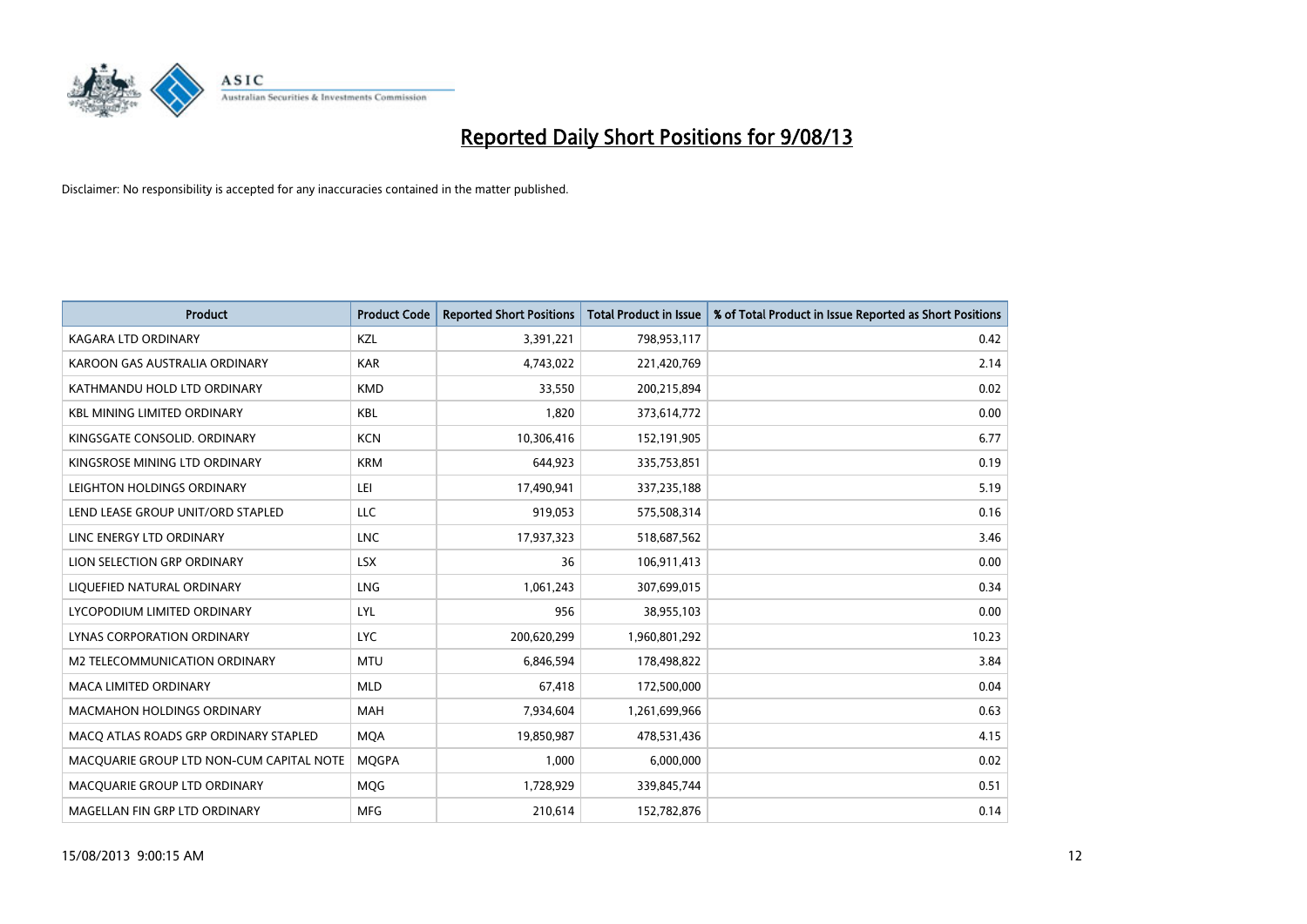

| <b>Product</b>                       | <b>Product Code</b> | <b>Reported Short Positions</b> | <b>Total Product in Issue</b> | % of Total Product in Issue Reported as Short Positions |
|--------------------------------------|---------------------|---------------------------------|-------------------------------|---------------------------------------------------------|
| <b>MATRIX C &amp; E LTD ORDINARY</b> | <b>MCE</b>          | 3,215,040                       | 94,555,428                    | 3.40                                                    |
| <b>MAVERICK DRILLING ORDINARY</b>    | <b>MAD</b>          | 8,168,954                       | 452,726,751                   | 1.80                                                    |
| <b>MAXITRANS INDUSTRIES ORDINARY</b> | <b>MXI</b>          | 6,343                           | 183,993,392                   | 0.00                                                    |
| MAYNE PHARMA LTD ORDINARY            | <b>MYX</b>          | 2,085                           | 563,459,968                   | 0.00                                                    |
| MCMILLAN SHAKESPEARE ORDINARY        | <b>MMS</b>          | 2,506,208                       | 74,523,965                    | 3.36                                                    |
| MCPHERSON'S LTD ORDINARY             | <b>MCP</b>          | 10                              | 89,294,198                    | 0.00                                                    |
| MEDUSA MINING LTD ORDINARY           | <b>MML</b>          | 4,472,681                       | 188,903,911                   | 2.37                                                    |
| MEO AUSTRALIA LTD ORDINARY           | <b>MEO</b>          | 19,345                          | 627,264,587                   | 0.00                                                    |
| <b>MERMAID MARINE ORDINARY</b>       | <b>MRM</b>          | 479,578                         | 229,962,314                   | 0.21                                                    |
| MESOBLAST LIMITED ORDINARY           | <b>MSB</b>          | 14,398,900                      | 315,423,901                   | 4.56                                                    |
| METALS X LIMITED ORDINARY            | <b>MLX</b>          | 92,258                          | 1,651,766,110                 | 0.01                                                    |
| METCASH LIMITED ORDINARY             | <b>MTS</b>          | 88,531,559                      | 880,704,786                   | 10.05                                                   |
| METMINCO LIMITED ORDINARY            | <b>MNC</b>          | 1,609,580                       | 1,749,543,023                 | 0.09                                                    |
| MICLYN EXP OFFSHR ORDINARY           | <b>MIO</b>          | 381,384                         | 281,538,972                   | 0.14                                                    |
| MIGHTY RIVER POWER ORDINARY          | <b>MYT</b>          | 758,881                         | 1,400,000,094                 | 0.05                                                    |
| MINCOR RESOURCES NL ORDINARY         | <b>MCR</b>          | 2,588,708                       | 188,208,274                   | 1.38                                                    |
| MINERAL DEPOSITS ORDINARY            | <b>MDL</b>          | 3,249,330                       | 83,538,786                    | 3.89                                                    |
| MINERAL RESOURCES, ORDINARY          | <b>MIN</b>          | 7,793,562                       | 185,987,992                   | 4.19                                                    |
| MIRABELA NICKEL LTD ORDINARY         | <b>MBN</b>          | 25,498,516                      | 876,801,147                   | 2.91                                                    |
| MIRVAC GROUP STAPLED SECURITIES      | <b>MGR</b>          | 10,068,249                      | 3,664,938,678                 | 0.27                                                    |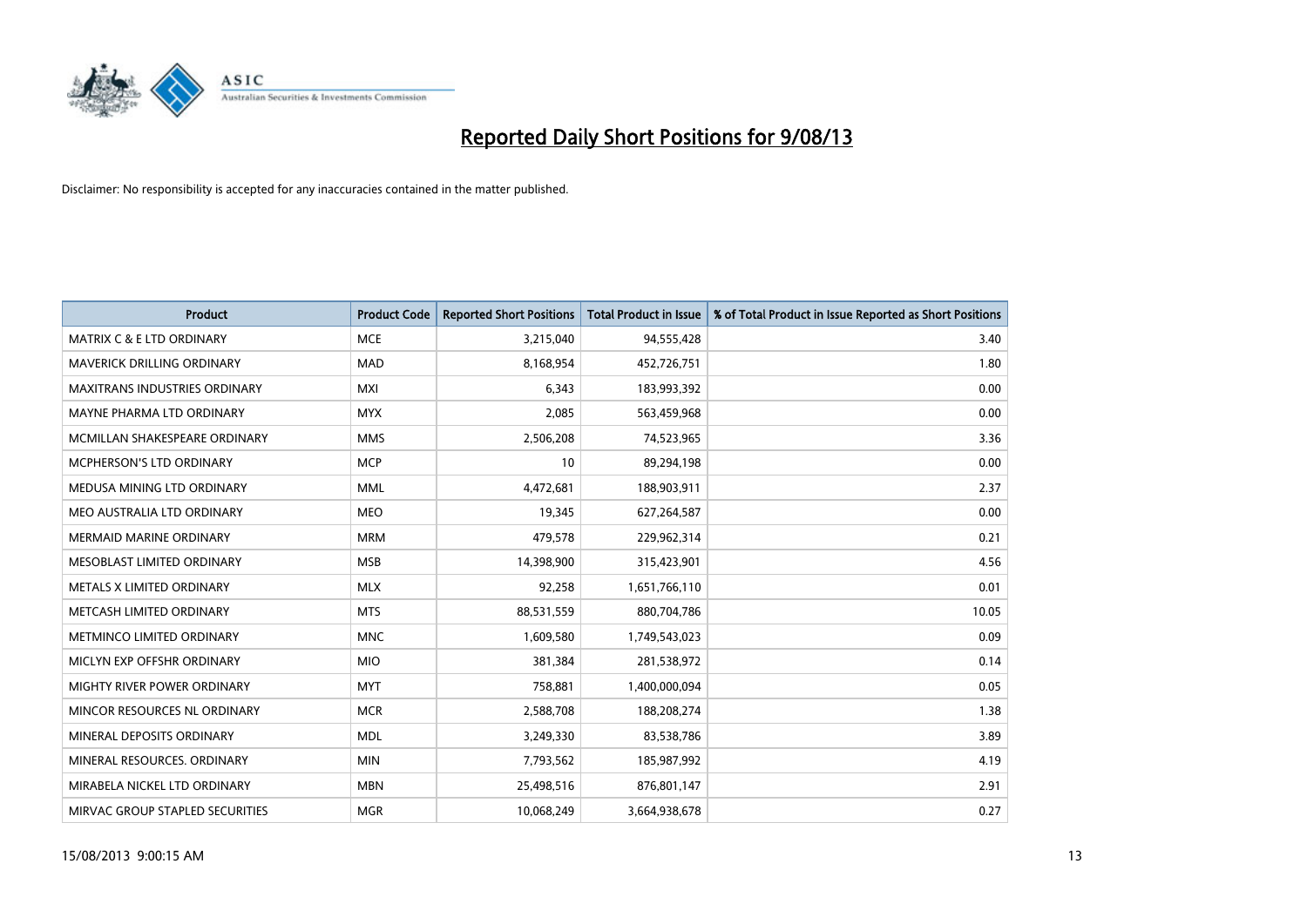

| <b>Product</b>                    | <b>Product Code</b> | <b>Reported Short Positions</b> | <b>Total Product in Issue</b> | % of Total Product in Issue Reported as Short Positions |
|-----------------------------------|---------------------|---------------------------------|-------------------------------|---------------------------------------------------------|
| MOLOPO ENERGY LTD ORDINARY        | <b>MPO</b>          | 515,488                         | 246,664,291                   | 0.21                                                    |
| MONADELPHOUS GROUP ORDINARY       | <b>MND</b>          | 11,360,110                      | 90,940,258                    | 12.49                                                   |
| MORTGAGE CHOICE LTD ORDINARY      | <b>MOC</b>          | 1,041,999                       | 123,431,282                   | 0.84                                                    |
| <b>MOUNT GIBSON IRON ORDINARY</b> | <b>MGX</b>          | 21,701,222                      | 1,090,584,232                 | 1.99                                                    |
| MULTIPLEX SITES SITES             | <b>MXUPA</b>        | 1,171                           | 4,500,000                     | 0.03                                                    |
| MURCHISON METALS LTD ORDINARY     | <b>MMX</b>          | 3,162,420                       | 450,497,346                   | 0.70                                                    |
| MYER HOLDINGS LTD ORDINARY        | <b>MYR</b>          | 81,292,288                      | 583,594,551                   | 13.93                                                   |
| NATIONAL AUST, BANK ORDINARY      | <b>NAB</b>          | 7,515,056                       | 2,348,870,499                 | 0.32                                                    |
| NAVITAS LIMITED ORDINARY          | <b>NVT</b>          | 6,074,955                       | 375,367,918                   | 1.62                                                    |
| NEON ENERGY LIMITED ORDINARY      | <b>NEN</b>          | 1,067,964                       | 552,637,848                   | 0.19                                                    |
| NEW HOPE CORPORATION ORDINARY     | <b>NHC</b>          | 1,519,059                       | 830,715,225                   | 0.18                                                    |
| NEW STANDARD ENERGY ORDINARY      | <b>NSE</b>          | 322,032                         | 305,331,847                   | 0.11                                                    |
| NEWCREST MINING ORDINARY          | <b>NCM</b>          | 4,414,843                       | 766,510,971                   | 0.58                                                    |
| NEWS CORP. A NON-VOTING CDI       | <b>NNCLV</b>        | 2,879,905                       | 379,388,744                   | 0.76                                                    |
| NEWS CORP. B VOTING CDI           | <b>NNC</b>          | 1,129,967                       | 199,630,239                   | 0.57                                                    |
| NEWSAT LIMITED ORDINARY           | <b>NWT</b>          | 15,440                          | 539,578,507                   | 0.00                                                    |
| NEXTDC LIMITED ORDINARY           | <b>NXT</b>          | 6,264,006                       | 173,673,716                   | 3.61                                                    |
| NEXUS ENERGY LIMITED ORDINARY     | <b>NXS</b>          | 4,237,339                       | 1,330,219,459                 | 0.32                                                    |
| NIB HOLDINGS LIMITED ORDINARY     | <b>NHF</b>          | 448,921                         | 439,004,182                   | 0.10                                                    |
| NIDO PETROLEUM ORDINARY           | <b>NDO</b>          | 42,500                          | 2,046,650,968                 | 0.00                                                    |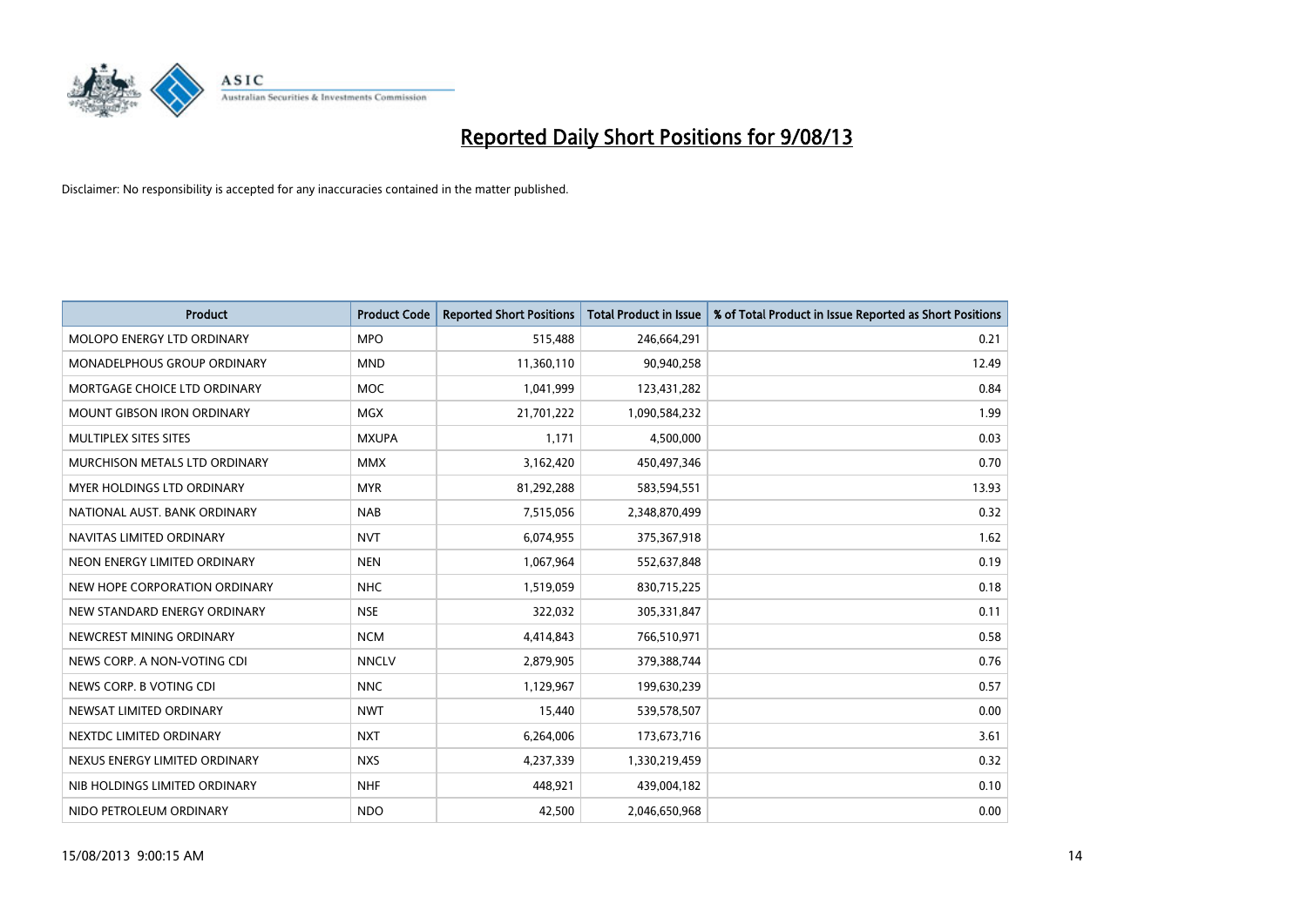

| <b>Product</b>                        | <b>Product Code</b> | <b>Reported Short Positions</b> | Total Product in Issue | % of Total Product in Issue Reported as Short Positions |
|---------------------------------------|---------------------|---------------------------------|------------------------|---------------------------------------------------------|
| NOBLE MINERAL RES ORDINARY            | <b>NMG</b>          | 2,365,726                       | 666,397,952            | 0.36                                                    |
| NORTHERN IRON LTD ORDINARY            | <b>NFE</b>          | 1,977,501                       | 484,405,314            | 0.41                                                    |
| NORTHERN STAR ORDINARY                | <b>NST</b>          | 6,441,549                       | 424,279,762            | 1.52                                                    |
| NRW HOLDINGS LIMITED ORDINARY         | <b>NWH</b>          | 18,536,309                      | 278,888,011            | 6.65                                                    |
| NUCOAL RESOURCES LTD ORDINARY         | <b>NCR</b>          | 102,652                         | 768,612,354            | 0.01                                                    |
| NUFARM LIMITED ORDINARY               | <b>NUF</b>          | 16,672,235                      | 262,954,040            | 6.34                                                    |
| OCEANAGOLD CORP. CHESS DEPOSITARY INT | <b>OGC</b>          | 448,144                         | 293,574,586            | 0.15                                                    |
| OIL SEARCH LTD ORDINARY               | OSH                 | 6,698,891                       | 1,340,018,530          | 0.50                                                    |
| OM HOLDINGS LIMITED ORDINARY          | <b>OMH</b>          | 3,152,446                       | 733,423,337            | 0.43                                                    |
| ORICA LIMITED ORDINARY                | ORI                 | 10,522,927                      | 368,203,632            | 2.86                                                    |
| ORIGIN ENERGY ORDINARY                | <b>ORG</b>          | 12,340,468                      | 1,097,963,570          | 1.12                                                    |
| OROCOBRE LIMITED ORDINARY             | <b>ORE</b>          | 454,637                         | 117,745,140            | 0.39                                                    |
| OROTONGROUP LIMITED ORDINARY          | <b>ORL</b>          | 416,930                         | 40.880.902             | 1.02                                                    |
| ORPHEUS ENERGY LTD ORDINARY           | <b>OEG</b>          | 67,200                          | 130,475,919            | 0.05                                                    |
| OZ MINERALS ORDINARY                  | OZL                 | 10,395,138                      | 303,470,022            | 3.43                                                    |
| PACIFIC BRANDS ORDINARY               | <b>PBG</b>          | 14,711,768                      | 912,915,695            | 1.61                                                    |
| PALADIN ENERGY LTD ORDINARY           | <b>PDN</b>          | 126,479,240                     | 837,187,808            | 15.11                                                   |
| PANAUST LIMITED ORDINARY              | <b>PNA</b>          | 5,193,598                       | 619,084,930            | 0.84                                                    |
| PANORAMIC RESOURCES ORDINARY          | PAN                 | 506,665                         | 260,676,416            | 0.19                                                    |
| PANTERRA GOLD LTD ORDINARY            | PGI                 |                                 | 760,580,455            | 0.00                                                    |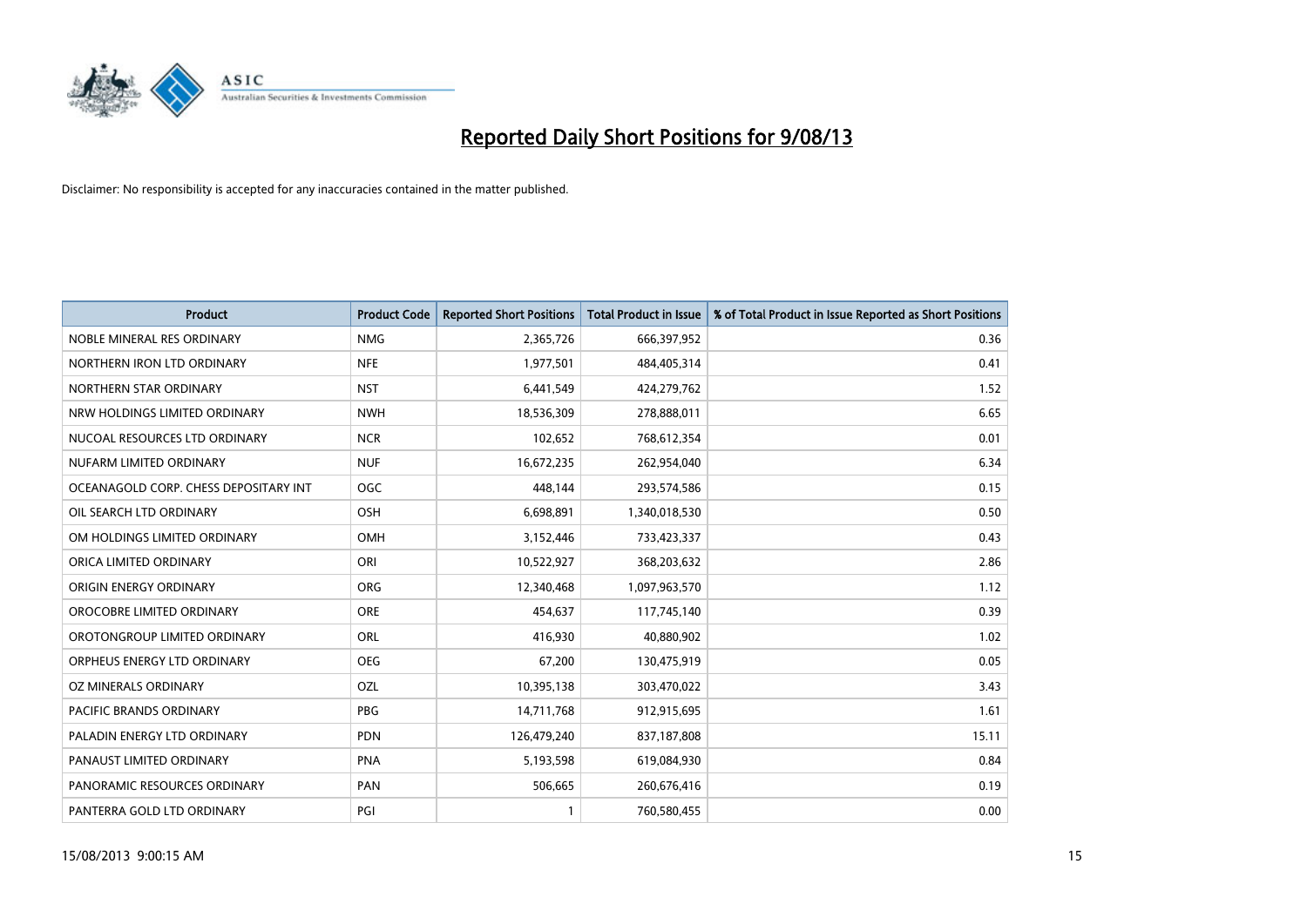

| <b>Product</b>                 | <b>Product Code</b> | <b>Reported Short Positions</b> | <b>Total Product in Issue</b> | % of Total Product in Issue Reported as Short Positions |
|--------------------------------|---------------------|---------------------------------|-------------------------------|---------------------------------------------------------|
| PAPERLINX LIMITED ORDINARY     | <b>PPX</b>          | 48,101                          | 609,280,761                   | 0.01                                                    |
| PAPILLON RES LTD ORDINARY      | <b>PIR</b>          | 8,761,197                       | 337,544,210                   | 2.60                                                    |
| PEEL MINING LIMITED ORDINARY   | <b>PEX</b>          | 25,291                          | 132,085,969                   | 0.02                                                    |
| PEET LIMITED ORDINARY          | <b>PPC</b>          | 3,396,862                       | 431,986,887                   | 0.79                                                    |
| PERILYA LIMITED ORDINARY       | PEM                 | 407,519                         | 769,316,426                   | 0.05                                                    |
| PERPETUAL LIMITED ORDINARY     | PPT                 | 2,223,411                       | 41,980,678                    | 5.30                                                    |
| PERSEUS MINING LTD ORDINARY    | PRU                 | 17,335,733                      | 457,962,088                   | 3.79                                                    |
| PHARMAXIS LTD ORDINARY         | <b>PXS</b>          | 7,247,025                       | 308,548,389                   | 2.35                                                    |
| PHOSPHAGENICS LTD. ORDINARY    | <b>POH</b>          | 274,058                         | 1,020,465,957                 | 0.03                                                    |
| PLATINUM ASSET ORDINARY        | <b>PTM</b>          | 3,789,649                       | 578,145,695                   | 0.66                                                    |
| PLATINUM AUSTRALIA ORDINARY    | <b>PLA</b>          | 836,127                         | 504,968,043                   | 0.17                                                    |
| PMI GOLD CORP CDI 1:1          | <b>PVM</b>          | 232,274                         | 154,329,165                   | 0.15                                                    |
| PMP LIMITED ORDINARY           | <b>PMP</b>          | 28,840                          | 323,781,124                   | 0.01                                                    |
| PREMIER INVESTMENTS ORDINARY   | <b>PMV</b>          | 1,398,174                       | 155,260,478                   | 0.90                                                    |
| PRIMA BIOMED LTD ORDINARY      | <b>PRR</b>          | 1,673,741                       | 1,159,559,341                 | 0.14                                                    |
| PRIMARY HEALTH CARE ORDINARY   | <b>PRY</b>          | 27,769,596                      | 503,921,941                   | 5.51                                                    |
| PRIMEAG AUSTRALIA ORDINARY     | PAG                 | 20,231                          | 266,394,444                   | 0.01                                                    |
| PROGRAMMED ORDINARY            | <b>PRG</b>          | 444,890                         | 118,229,190                   | 0.38                                                    |
| <b>QANTAS AIRWAYS ORDINARY</b> | QAN                 | 25,001,786                      | 2,241,745,788                 | 1.12                                                    |
| OBE INSURANCE GROUP ORDINARY   | QBE                 | 30,772,848                      | 1,220,868,532                 | 2.52                                                    |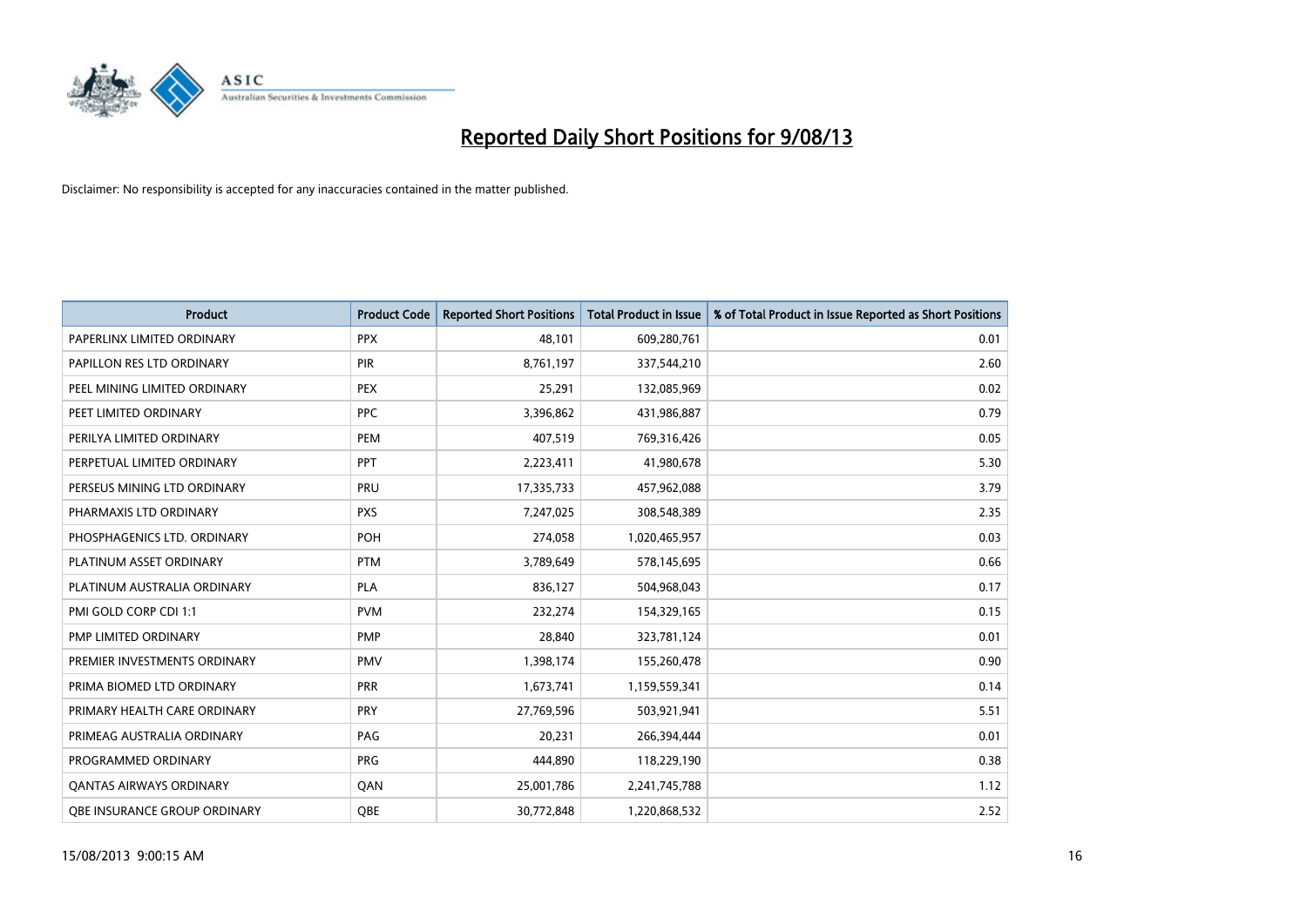

| <b>Product</b>                      | <b>Product Code</b> | <b>Reported Short Positions</b> | <b>Total Product in Issue</b> | % of Total Product in Issue Reported as Short Positions |
|-------------------------------------|---------------------|---------------------------------|-------------------------------|---------------------------------------------------------|
| ORXPHARMA LTD ORDINARY              | <b>QRX</b>          | 1,148,114                       | 144,785,606                   | 0.79                                                    |
| <b>QUBE HOLDINGS LTD ORDINARY</b>   | <b>QUB</b>          | 15,548,928                      | 928,965,547                   | 1.67                                                    |
| RAMELIUS RESOURCES ORDINARY         | <b>RMS</b>          | 3,552,322                       | 337,904,409                   | 1.05                                                    |
| RAMSAY HEALTH CARE ORDINARY         | <b>RHC</b>          | 1,964,652                       | 202,081,252                   | 0.97                                                    |
| RANGE RESOURCES LTD ORDINARY        | <b>RRS</b>          | 44,458                          | 2,873,969,974                 | 0.00                                                    |
| <b>RCR TOMLINSON ORDINARY</b>       | <b>RCR</b>          | 990,663                         | 132,431,265                   | 0.75                                                    |
| <b>REA GROUP ORDINARY</b>           | <b>REA</b>          | 716,942                         | 131,714,699                   | 0.54                                                    |
| RED 5 LIMITED ORDINARY              | <b>RED</b>          | 1,044,081                       | 135,488,008                   | 0.77                                                    |
| <b>RED FORK ENERGY ORDINARY</b>     | <b>RFE</b>          | 4,231,346                       | 446,551,719                   | 0.95                                                    |
| REDBANK ENERGY LTD ORDINARY         | <b>AEI</b>          | 13                              | 786,287                       | 0.00                                                    |
| REECE AUSTRALIA LTD. ORDINARY       | <b>REH</b>          | 249                             | 99,600,000                    | 0.00                                                    |
| REGIS RESOURCES ORDINARY            | <b>RRL</b>          | 9,485,501                       | 477,447,099                   | 1.99                                                    |
| RESMED INC CDI 10:1                 | <b>RMD</b>          | 9,659,389                       | 1,556,242,300                 | 0.62                                                    |
| <b>RESOLUTE MINING ORDINARY</b>     | <b>RSG</b>          | 2,782,791                       | 640,994,224                   | 0.43                                                    |
| RESOURCE EQUIP LTD ORDINARY         | <b>RQL</b>          | 673                             | 248,990,471                   | 0.00                                                    |
| <b>RESOURCE GENERATION ORDINARY</b> | <b>RES</b>          | 170,000                         | 332,234,604                   | 0.05                                                    |
| RETAIL FOOD GROUP ORDINARY          | <b>RFG</b>          | 2,545,631                       | 130,301,190                   | 1.95                                                    |
| REX MINERALS LIMITED ORDINARY       | <b>RXM</b>          | 2,159,317                       | 188,907,284                   | 1.14                                                    |
| RHG LIMITED ORDINARY                | <b>RHG</b>          | 371                             | 308,483,177                   | 0.00                                                    |
| RIALTO ENERGY ORDINARY              | <b>RIA</b>          | 41                              | 786,649,489                   | 0.00                                                    |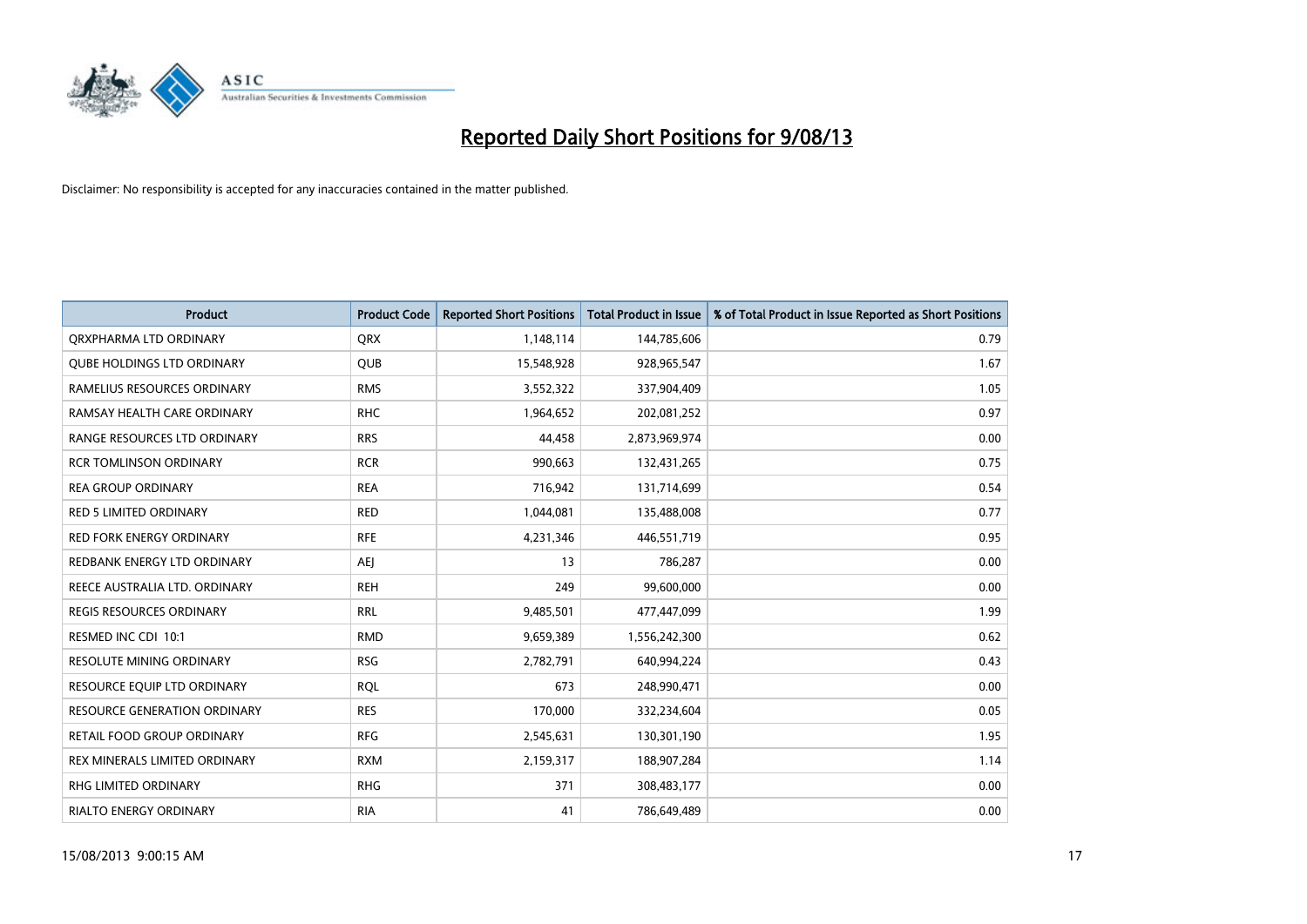

| <b>Product</b>                        | <b>Product Code</b> | <b>Reported Short Positions</b> | <b>Total Product in Issue</b> | % of Total Product in Issue Reported as Short Positions |
|---------------------------------------|---------------------|---------------------------------|-------------------------------|---------------------------------------------------------|
| <b>RIDLEY CORPORATION ORDINARY</b>    | <b>RIC</b>          | 659,477                         | 307,817,071                   | 0.21                                                    |
| RIO TINTO LIMITED ORDINARY            | <b>RIO</b>          | 5,956,170                       | 435,758,720                   | 1.37                                                    |
| <b>ROBUST RESOURCES ORDINARY</b>      | <b>ROL</b>          | 244                             | 88,139,423                    | 0.00                                                    |
| ROC OIL COMPANY ORDINARY              | <b>ROC</b>          | 1,937,847                       | 683,235,552                   | 0.28                                                    |
| SAI GLOBAL LIMITED ORDINARY           | SAI                 | 11,746,515                      | 209,466,179                   | 5.61                                                    |
| SALMAT LIMITED ORDINARY               | <b>SLM</b>          | 43,952                          | 159,812,799                   | 0.03                                                    |
| SANDFIRE RESOURCES ORDINARY           | <b>SFR</b>          | 4,053,117                       | 155,640,968                   | 2.60                                                    |
| SANTANA MINERALS LTD ORDINARY         | SMI                 | 488,715                         | 97,725,799                    | 0.50                                                    |
| SANTOS LTD ORDINARY                   | <b>STO</b>          | 5,998,910                       | 965,617,317                   | 0.62                                                    |
| SARACEN MINERAL ORDINARY              | <b>SAR</b>          | 21,317,793                      | 595,263,186                   | 3.58                                                    |
| SCA PROPERTY GROUP STAPLED SECURITIES | SCP                 | 35,270,880                      | 642,417,140                   | 5.49                                                    |
| SEDGMAN LIMITED ORDINARY              | SDM                 | 619,408                         | 220,368,310                   | 0.28                                                    |
| SEEK LIMITED ORDINARY                 | <b>SEK</b>          | 19,438,734                      | 337,833,019                   | 5.75                                                    |
| SELECT HARVESTS ORDINARY              | <b>SHV</b>          | 24,785                          | 57,462,851                    | 0.04                                                    |
| SENEX ENERGY LIMITED ORDINARY         | <b>SXY</b>          | 4,970,745                       | 1,141,310,350                 | 0.44                                                    |
| SERVCORP LIMITED ORDINARY             | SRV                 | 242                             | 98,432,275                    | 0.00                                                    |
| SERVICE STREAM ORDINARY               | SSM                 | 254,135                         | 283,418,867                   | 0.09                                                    |
| SEVEN GROUP HOLDINGS ORDINARY         | <b>SVW</b>          | 5,407,997                       | 308,160,281                   | 1.75                                                    |
| SEVEN WEST MEDIA LTD ORDINARY         | SWM                 | 4,556,896                       | 999,160,872                   | 0.46                                                    |
| SIGMA PHARMACEUTICAL ORDINARY         | <b>SIP</b>          | 5,595,316                       | 1,135,152,441                 | 0.49                                                    |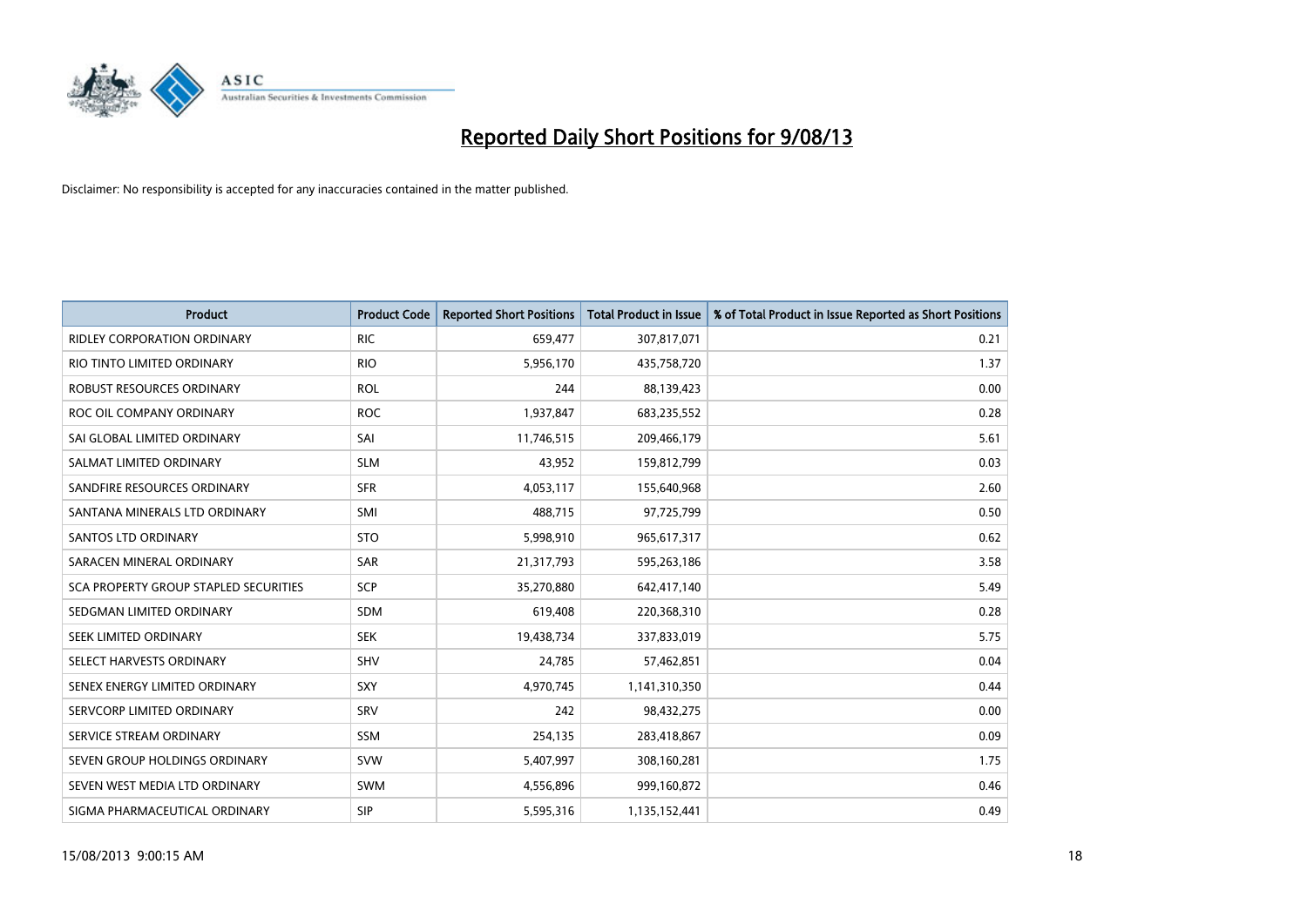

| <b>Product</b>                           | <b>Product Code</b> | <b>Reported Short Positions</b> | <b>Total Product in Issue</b> | % of Total Product in Issue Reported as Short Positions |
|------------------------------------------|---------------------|---------------------------------|-------------------------------|---------------------------------------------------------|
| SILEX SYSTEMS ORDINARY                   | <b>SLX</b>          | 2,071,590                       | 170,249,150                   | 1.22                                                    |
| SILVER CHEF LIMITED ORDINARY             | <b>SIV</b>          | 51,624                          | 28,762,745                    | 0.18                                                    |
| SILVER LAKE RESOURCE ORDINARY            | <b>SLR</b>          | 12,567,214                      | 379,048,750                   | 3.32                                                    |
| SIMS METAL MGMT LTD ORDINARY             | <b>SGM</b>          | 9,273,429                       | 204,314,281                   | 4.54                                                    |
| SINGAPORE TELECOMM. CHESS DEPOSITARY INT | SGT                 | 6,403,009                       | 187,523,486                   | 3.41                                                    |
| SIRIUS RESOURCES NL ORDINARY             | <b>SIR</b>          | 4,273,824                       | 227,020,167                   | 1.88                                                    |
| SIRTEX MEDICAL ORDINARY                  | <b>SRX</b>          | 61.459                          | 56,079,887                    | 0.11                                                    |
| SKILLED GROUP LTD ORDINARY               | <b>SKE</b>          | 4,857,340                       | 233,533,526                   | 2.08                                                    |
| SKYCITY ENT GRP LTD ORDINARY             | <b>SKC</b>          | 7,578                           | 576,958,340                   | 0.00                                                    |
| <b>SLATER &amp; GORDON ORDINARY</b>      | SGH                 | 942                             | 196,809,265                   | 0.00                                                    |
| SMS MANAGEMENT. ORDINARY                 | SMX                 | 1,728,658                       | 69,919,865                    | 2.47                                                    |
| SONIC HEALTHCARE ORDINARY                | <b>SHL</b>          | 7,981,027                       | 397,205,681                   | 2.01                                                    |
| SOUL PATTINSON (W.H) ORDINARY            | <b>SOL</b>          | 76,051                          | 239,395,320                   | 0.03                                                    |
| SOUTH BOULDER MINES ORDINARY             | <b>STB</b>          | 50,000                          | 127,952,826                   | 0.04                                                    |
| SP AUSNET STAPLED SECURITIES             | SPN                 | 35,108,741                      | 3,376,325,523                 | 1.04                                                    |
| SPARK INFRASTRUCTURE STAPLED NOTE & UNIT | SKI                 | 55,291,084                      | 1,326,734,264                 | 4.17                                                    |
| SPDR 200 FUND ETF UNITS                  | <b>STW</b>          | 65,582                          | 45,278,688                    | 0.14                                                    |
| SPECIALTY FASHION ORDINARY               | <b>SFH</b>          | 60.706                          | 192,236,121                   | 0.03                                                    |
| ST BARBARA LIMITED ORDINARY              | <b>SBM</b>          | 29,261,434                      | 488,074,077                   | 6.00                                                    |
| STARPHARMA HOLDINGS ORDINARY             | SPL                 | 15,401,783                      | 283,864,948                   | 5.43                                                    |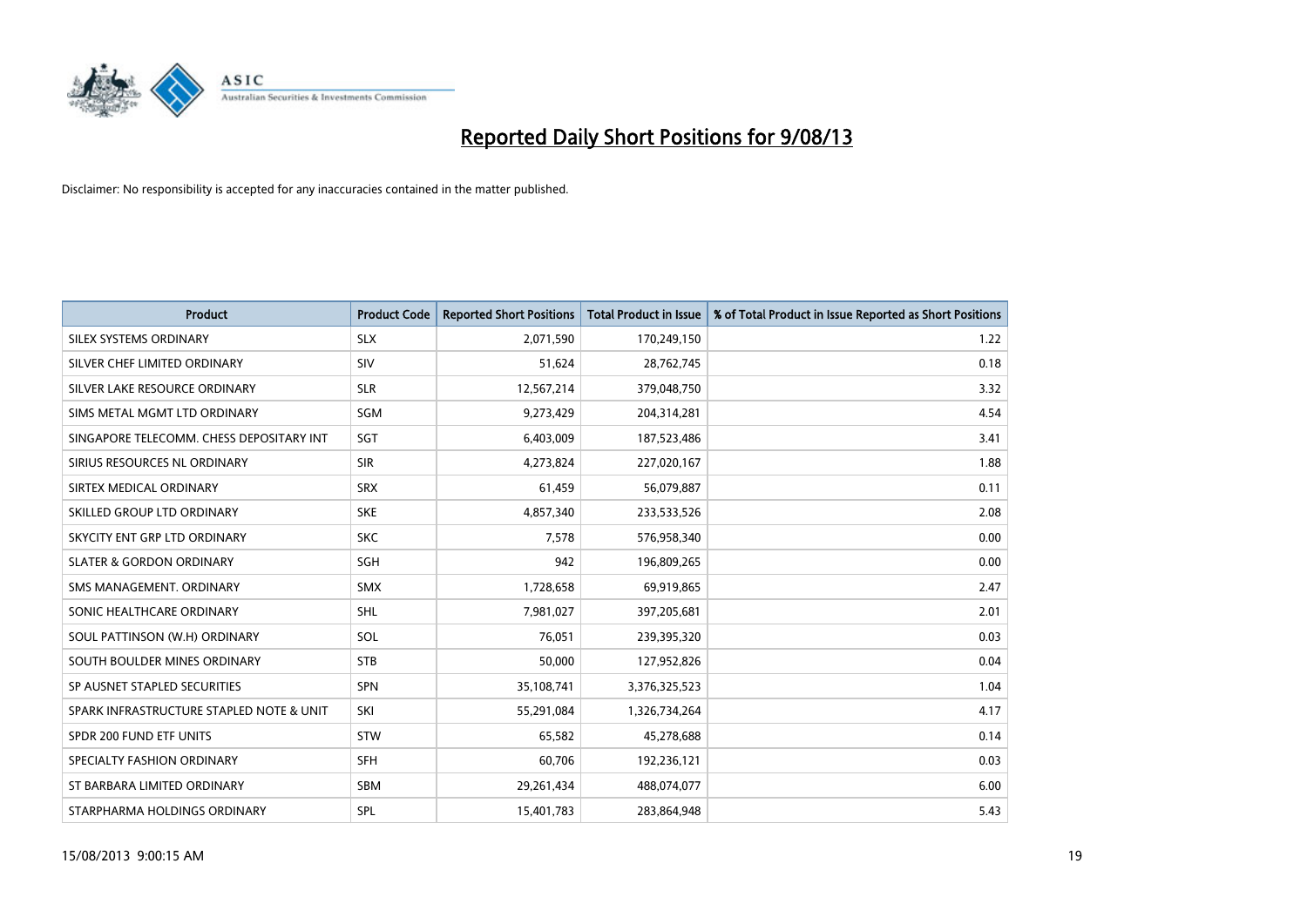![](_page_19_Picture_0.jpeg)

| <b>Product</b>                       | <b>Product Code</b> | <b>Reported Short Positions</b> | <b>Total Product in Issue</b> | % of Total Product in Issue Reported as Short Positions |
|--------------------------------------|---------------------|---------------------------------|-------------------------------|---------------------------------------------------------|
| STEADFAST GROUP LTD ORDINARY         | <b>SDF</b>          | 10,307,062                      | 545,100,000                   | 1.89                                                    |
| STHN CROSS MEDIA ORDINARY            | <b>SXL</b>          | 8,545,459                       | 704,858,524                   | 1.21                                                    |
| STOCKLAND UNITS/ORD STAPLED          | SGP                 | 12,226,118                      | 2,305,750,747                 | 0.53                                                    |
| STRAITS RES LTD. ORDINARY            | SRO                 | 31,522                          | 1,164,150,159                 | 0.00                                                    |
| STW COMMUNICATIONS ORDINARY          | SGN                 | 1,197,372                       | 403,828,512                   | 0.30                                                    |
| SUNCORP GROUP LTD ORDINARY           | <b>SUN</b>          | 8,249,955                       | 1,286,600,980                 | 0.64                                                    |
| SUNDANCE ENERGY ORDINARY             | SEA                 | 422,665                         | 462,611,982                   | 0.09                                                    |
| SUNDANCE RESOURCES ORDINARY          | <b>SDL</b>          | 51,438,343                      | 3,072,110,985                 | 1.67                                                    |
| SUNLAND GROUP LTD ORDINARY           | <b>SDG</b>          | 48,342                          | 181,710,087                   | 0.03                                                    |
| SUPER RET REP LTD ORDINARY           | <b>SUL</b>          | 978,136                         | 196,472,811                   | 0.50                                                    |
| SYD AIRPORT STAPLED US PROHIBIT.     | <b>SYD</b>          | 16,948,429                      | 1,861,210,782                 | 0.91                                                    |
| SYRAH RESOURCES ORDINARY             | <b>SYR</b>          | 688,154                         | 147,867,623                   | 0.47                                                    |
| <b>TABCORP HOLDINGS LTD ORDINARY</b> | <b>TAH</b>          | 19,285,922                      | 744,885,690                   | 2.59                                                    |
| <b>TALISMAN MINING ORDINARY</b>      | <b>TLM</b>          | $\mathbf{1}$                    | 131,538,627                   | 0.00                                                    |
| TANAMI GOLD NL ORDINARY              | <b>TAM</b>          | 178,919                         | 587,548,523                   | 0.03                                                    |
| TAP OIL LIMITED ORDINARY             | <b>TAP</b>          | 285,373                         | 241,608,606                   | 0.12                                                    |
| TASSAL GROUP LIMITED ORDINARY        | <b>TGR</b>          | 185,387                         | 146,304,404                   | 0.13                                                    |
| <b>TATTS GROUP LTD ORDINARY</b>      | <b>TTS</b>          | 16,213,894                      | 1,402,708,406                 | 1.16                                                    |
| <b>TELECOM CORPORATION ORDINARY</b>  | <b>TEL</b>          | 7,805,278                       | 1,817,088,869                 | 0.43                                                    |
| TELSTRA CORPORATION. ORDINARY        | <b>TLS</b>          | 20,712,404                      | 12,443,074,357                | 0.17                                                    |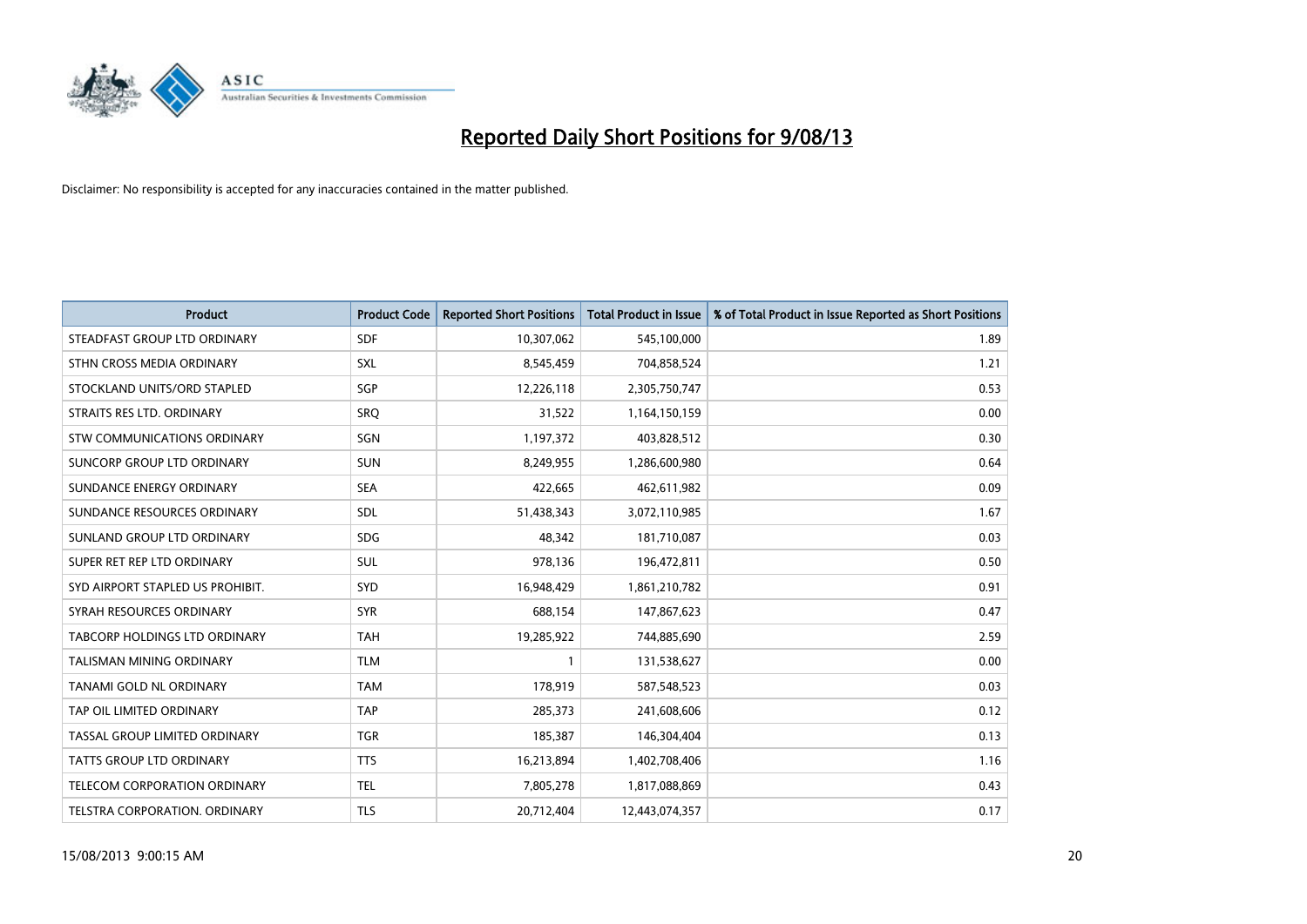![](_page_20_Picture_0.jpeg)

| <b>Product</b>                        | <b>Product Code</b> | <b>Reported Short Positions</b> | Total Product in Issue | % of Total Product in Issue Reported as Short Positions |
|---------------------------------------|---------------------|---------------------------------|------------------------|---------------------------------------------------------|
| TEN NETWORK HOLDINGS ORDINARY         | <b>TEN</b>          | 132,562,715                     | 2,586,970,845          | 5.12                                                    |
| TERANGA GOLD CORP CDI 1:1             | <b>TGZ</b>          | 413,256                         | 174,491,981            | 0.24                                                    |
| THE REJECT SHOP ORDINARY              | <b>TRS</b>          | 1,932,151                       | 28,826,248             | 6.70                                                    |
| THE TRUST COMP LTD ORDINARY           | <b>TRU</b>          | 853                             | 33,657,334             | 0.00                                                    |
| THORN GROUP LIMITED ORDINARY          | <b>TGA</b>          | 58,620                          | 148,897,155            | 0.04                                                    |
| <b>TIGER RESOURCES ORDINARY</b>       | <b>TGS</b>          | 1,045,441                       | 674,770,269            | 0.15                                                    |
| TOLL HOLDINGS LTD ORDINARY            | <b>TOL</b>          | 31,061,605                      | 717,133,875            | 4.33                                                    |
| TOX FREE SOLUTIONS ORDINARY           | <b>TOX</b>          | 1,752,528                       | 132,519,859            | 1.32                                                    |
| TPG TELECOM LIMITED ORDINARY          | <b>TPM</b>          | 1,172,977                       | 793,808,141            | 0.15                                                    |
| <b>TRADE ME GROUP ORDINARY</b>        | <b>TME</b>          | 353,907                         | 396,017,568            | 0.09                                                    |
| TRANSFIELD SERVICES ORDINARY          | <b>TSE</b>          | 29,680,001                      | 512,457,716            | 5.79                                                    |
| TRANSPACIFIC INDUST, ORDINARY         | <b>TPI</b>          | 10,075,533                      | 1,578,563,490          | 0.64                                                    |
| TRANSURBAN GROUP TRIPLE STAPLED SEC.  | <b>TCL</b>          | 2,246,117                       | 1,481,594,818          | 0.15                                                    |
| TREASURY WINE ESTATE ORDINARY         | <b>TWE</b>          | 21,795,423                      | 647,227,144            | 3.37                                                    |
| TROY RESOURCES LTD ORDINARY           | <b>TRY</b>          | 749,963                         | 164,568,698            | 0.46                                                    |
| TWENTY-FIRST FOX INC A NON-VOTING CDI | <b>FOXLV</b>        | 1,652,514                       | 1,622,401,219          | 0.10                                                    |
| TWENTY-FIRST FOX INC B VOTING CDI     | <b>FOX</b>          | 301,376                         | 1,112,242,654          | 0.03                                                    |
| UGL LIMITED ORDINARY                  | UGL                 | 16,627,657                      | 166,511,240            | 9.99                                                    |
| UNILIFE CORPORATION CDI 6:1           | <b>UNS</b>          | 674                             | 273,146,346            | 0.00                                                    |
| <b>UXC LIMITED ORDINARY</b>           | <b>UXC</b>          | 543,019                         | 308,906,770            | 0.18                                                    |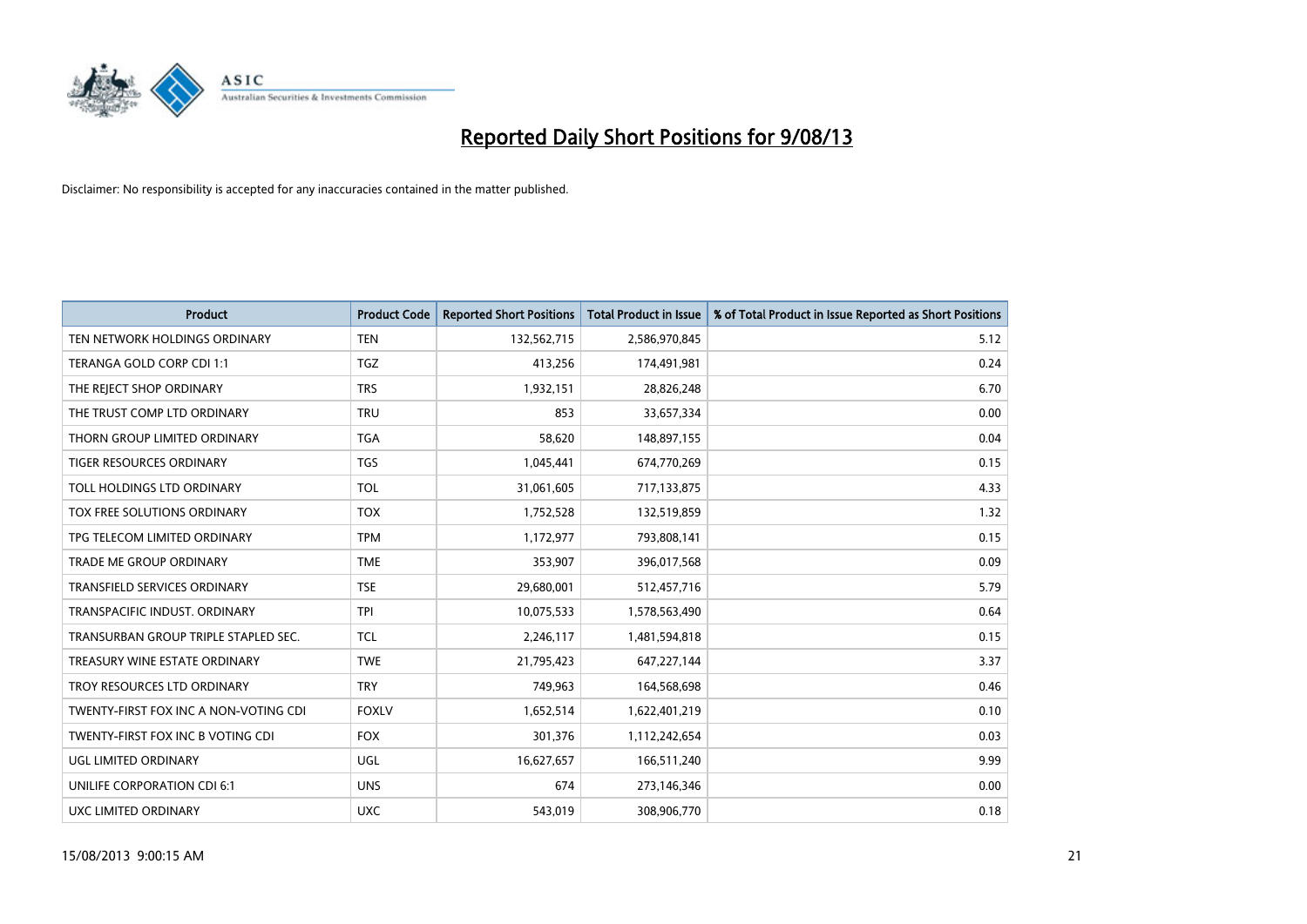![](_page_21_Picture_0.jpeg)

| <b>Product</b>                           | <b>Product Code</b> | <b>Reported Short Positions</b> | <b>Total Product in Issue</b> | % of Total Product in Issue Reported as Short Positions |
|------------------------------------------|---------------------|---------------------------------|-------------------------------|---------------------------------------------------------|
| <b>VENTURE MINERALS ORDINARY</b>         | <b>VMS</b>          | 192,967                         | 287,320,170                   | 0.07                                                    |
| VIRGIN AUS HLDG LTD ORDINARY             | <b>VAH</b>          | 84,218,171                      | 2,581,231,776                 | 3.26                                                    |
| <b>VIRTUS HEALTH LTD ORDINARY</b>        | <b>VRT</b>          | 330,491                         | 79,536,601                    | 0.42                                                    |
| <b>VOCUS COMMS LTD ORDINARY</b>          | <b>VOC</b>          | 45,384                          | 78,546,557                    | 0.06                                                    |
| <b>WDS LIMITED ORDINARY</b>              | <b>WDS</b>          | 7                               | 144,740,614                   | 0.00                                                    |
| WEBJET LIMITED ORDINARY                  | <b>WEB</b>          | 1,222,668                       | 79,397,959                    | 1.54                                                    |
| <b>WESFARMERS LIMITED ORDINARY</b>       | <b>WES</b>          | 24,580,182                      | 1,006,674,601                 | 2.44                                                    |
| WESFARMERS LIMITED PARTIALLY PROTECTED   | <b>WESN</b>         | 115,168                         | 150,518,997                   | 0.08                                                    |
| WESTERN AREAS LTD ORDINARY               | <b>WSA</b>          | 20,436,769                      | 196,843,803                   | 10.38                                                   |
| WESTERN DESERT RES. ORDINARY             | <b>WDR</b>          | 2,433,370                       | 392,493,317                   | 0.62                                                    |
| WESTFIELD GROUP ORD/UNIT STAPLED SEC     | <b>WDC</b>          | 9,640,128                       | 2,168,299,076                 | 0.44                                                    |
| <b>WESTFIELD RETAIL TST UNIT STAPLED</b> | <b>WRT</b>          | 14,222,380                      | 2,995,945,800                 | 0.47                                                    |
| WESTPAC BANKING CORP CONV PERPETUAL NOTE | <b>WBCPD</b>        | 917                             | 13,835,690                    | 0.01                                                    |
| <b>WESTPAC BANKING CORP ORDINARY</b>     | <b>WBC</b>          | 26,975,965                      | 3,103,729,084                 | 0.87                                                    |
| WHITE ENERGY COMPANY ORDINARY            | <b>WEC</b>          | 464                             | 322,974,494                   | 0.00                                                    |
| <b>WHITEHAVEN COAL ORDINARY</b>          | <b>WHC</b>          | 105,336,981                     | 1,025,692,710                 | 10.27                                                   |
| WIDE BAY AUST LTD ORDINARY               | <b>WBB</b>          | 10,983                          | 36,238,600                    | 0.03                                                    |
| WINDIMURRA VANADIUM ORDINARY             | <b>WVL</b>          | 20,461                          | 19,284,366                    | 0.11                                                    |
| WOODSIDE PETROLEUM ORDINARY              | <b>WPL</b>          | 3,589,812                       | 823,910,657                   | 0.44                                                    |
| WOOLWORTHS LIMITED ORDINARY              | <b>WOW</b>          | 6,352,373                       | 1,250,226,757                 | 0.51                                                    |